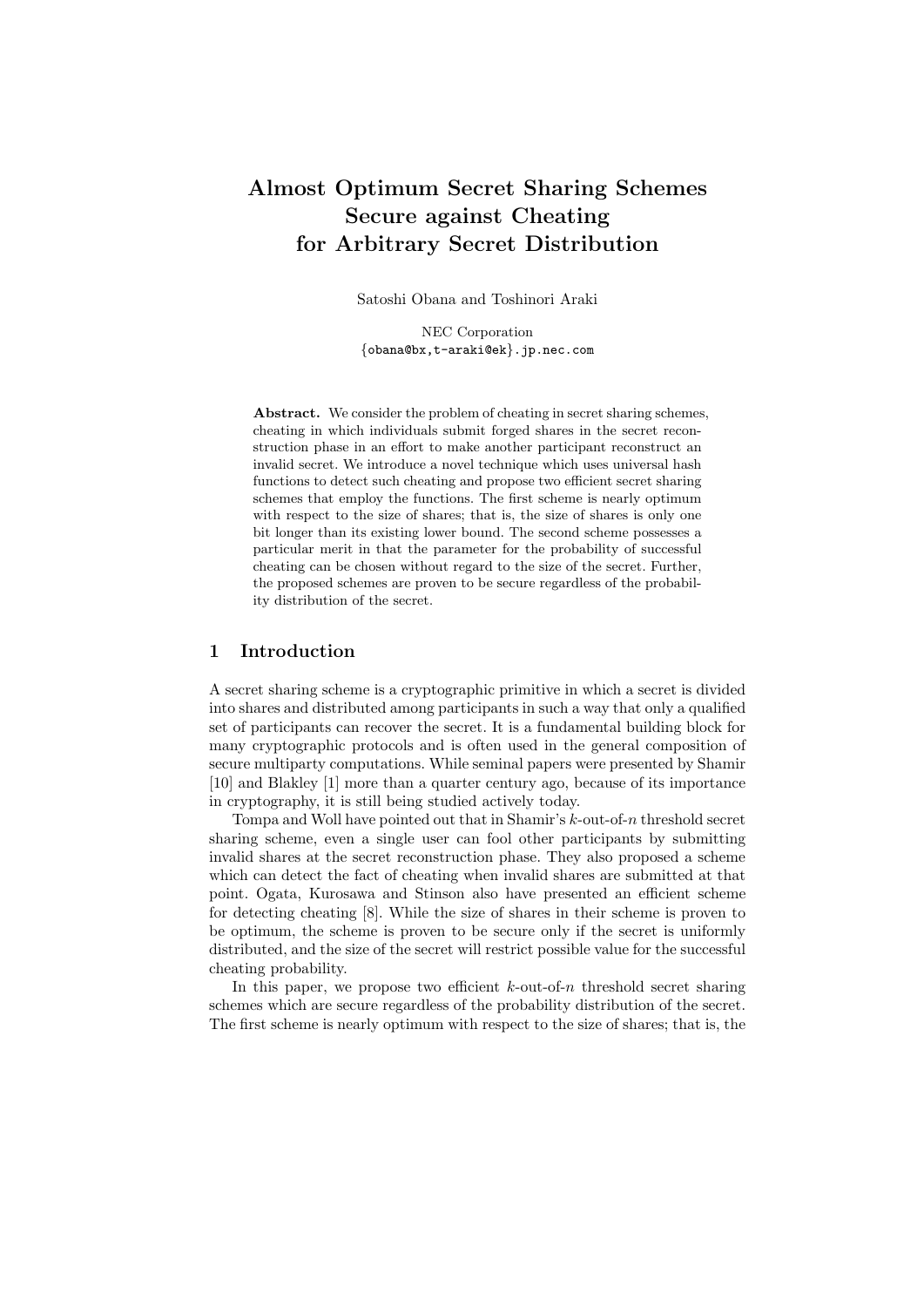size of shares is only one bit longer than its existing bound. In the second scheme, the size of shares is somewhat larger than the first scheme, but the second scheme possesses a particular merit in that the successful cheating probability can be chosen without regard to the size of the secret. This is not the case in either the first scheme or the scheme in [8]. The size of shares in the second scheme is much smaller than that in the scheme by Tompa and Woll, which is also secure for arbitrary secret distribution and whose successful cheating probability can be also chosen without regard to the size of the secret. The size of shares in the second scheme will be even smaller than that in [8] when  $\epsilon > |\mathcal{S}|^{-1/2}$ , where  $\epsilon$  denotes the successful cheating probability and  $\mathcal S$  denotes the set of secrets<sup>1</sup>. This interesting phenomenon results from inflexibility of parameter values in [8]. Note that the condition  $\epsilon > |\mathcal{S}|^{-1/2}$  is quite reasonable since  $\epsilon$  is usually required to be 2*<sup>−</sup>*<sup>128</sup> or 2*<sup>−</sup>*<sup>256</sup>, whereas the the size of the secret can be as large as  $|\mathcal{S}| = 2^{1024}$  or more.

The main idea of the proposed schemes is to use universal hash functions (more precisely, a variant of ASU2, an *almost strongly universal* class of hash functions) for cheating detection. Here, the key for the universal hash functions is distributedly shared together with the share of the secret. In reconstructing the secret, both the secret and the key are reconstructed, and each participant verifies that the secret and the hash value are consistent. We additionally provide some techniques to reduce the size of shares and to prevent the hash value from revealing any information about the secret.

The rest of the paper is organized as follows. In Section 2, we briefly review models of secret sharing schemes capable of detecting cheating, and we discuss previous works done on them. In Section 3, we introduce a novel technique for detecting cheating via a universal hash family, and we present efficient schemes based on it. In Section 4, we describe two generalizations of the schemes presented in Section 3. In Section 5, we introduce new models which deal with more powerful cheaters than those in existing models, and we present schemes secure in the new models. In Section 6, we summarize our work.

# **2 Preliminaries**

#### **2.1 Secret Sharing Schemes**

In secret sharing schemes, there are *n* participants  $\mathcal{P} = \{P_1, \ldots, P_n\}$  and a dealer *D*. The set of participants who are allowed to reconstruct the secret is characterized by an *access structure*  $\Gamma \subseteq 2^{\mathcal{P}}$ ; that is, participants  $P_{i_1}, \ldots, P_{i_k}$  are allowed to reconstruct the secret if and only if  $\{P_{i_1}, \ldots, P_{i_k}\} \in \Gamma$  (for instance, the access structure of a *k*-out-of-*n* threshold secret sharing scheme is defined by  $\varGamma = \{ \mathcal{A} \mid \mathcal{A} \in 2^{\mathcal{P}}, |\mathcal{A}| \geq k \}.$ ) A model consists of two algorithms: ShareGen and Reconst. Share generation algorithm ShareGen takes a secret *s ∈ S* as input and outputs a list  $(v_1, v_2, \ldots, v_n)$ . Each  $v_i \in V_i$  is called a *share* and is given to a participant  $P_i$ . Ordinarily, ShareGen is invoked by the dealer. Secret reconstruction algorithm Reconst takes a list of shares and outputs a secret  $s \in \mathcal{S}$ .

<sup>&</sup>lt;sup>1</sup> Throughout the paper, the cardinality of the set  $\mathcal{X}$  is denoted by  $|\mathcal{X}|$ .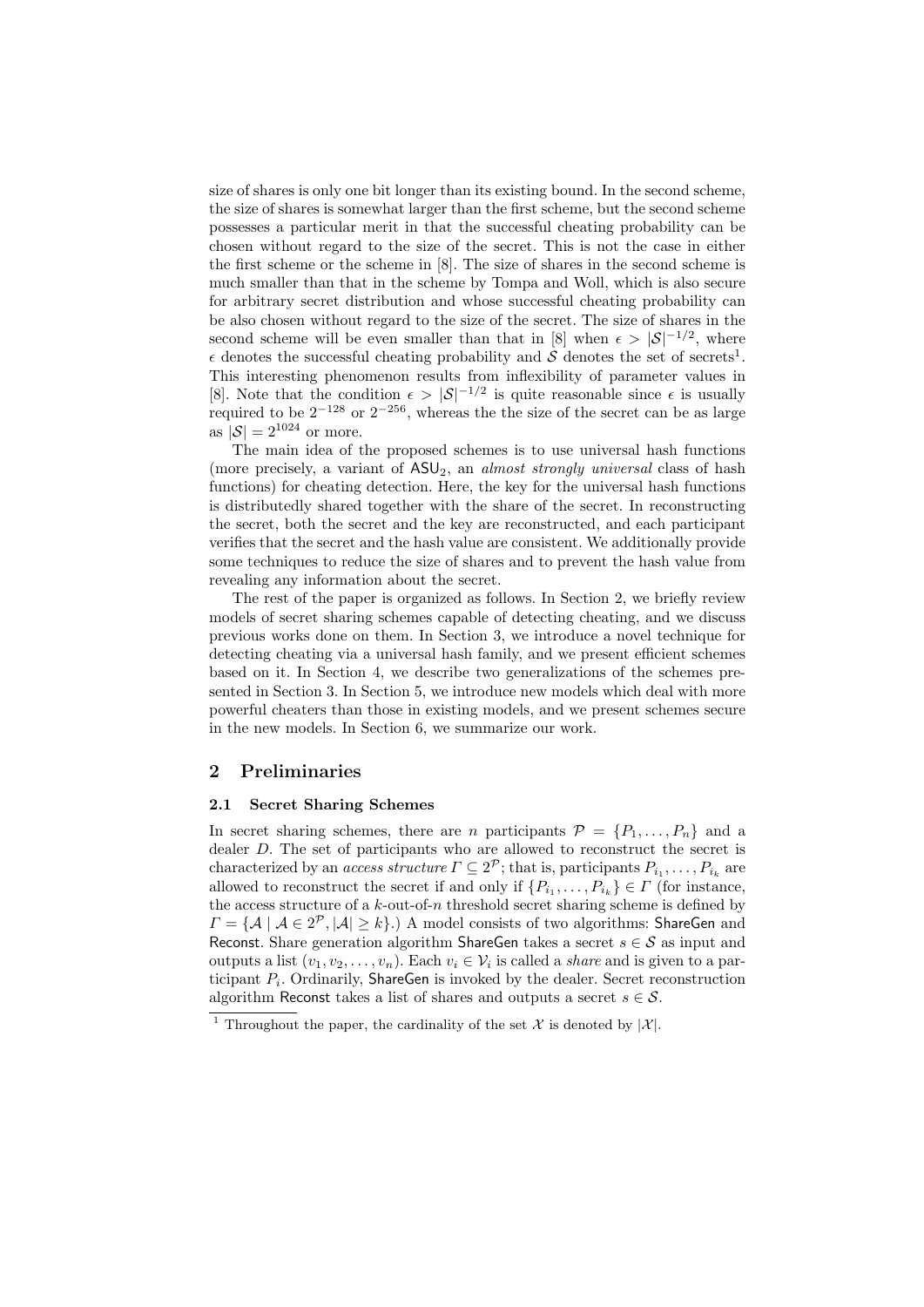A secret sharing scheme is called *perfect* if the following two conditions are satisfied for the output  $(v_1, \ldots, v_n)$  of ShareGen( $\hat{s}$ ) where the probabilities are taken over the random tape of ShareGen.

- 1. if  $\{P_{i_1}, \ldots, P_{i_k}\} \in \Gamma$  then  $\Pr[\text{Reconst}(v_{i_1}, \ldots, v_{i_k}) = \hat{s}] = 1$ ,
- 2. if  $\{P_{i_1},...,P_{i_k}\}\notin\Gamma$  then  $\Pr[\mathcal{S}=s | \mathcal{V}_{i_1}=v_{i_1},..., \mathcal{V}_{i_k}=v_{i_k}]=\Pr[\mathcal{S}=s]$ for any  $s \in \mathcal{S}$ .

#### **2.2 Secret Sharing Schemes Secure against Cheating**

A secret sharing schemes capable of detecting cheating was first presented by Tompa and Woll [12]. They considered the scenario in which cheaters who do not belong to the access structure submit forged shares in the secret reconstruction phase. Such cheaters will succeed if another participants in the reconstruction  $accepts$  an incorrect secret<sup>2</sup>. There are two different models for secret sharing schemes capable of detecting such cheating. Carpentieri, De Santis and Vaccaro [3] first considered a model in which cheaters who *know* the secret try to make another participant reconstruct an invalid secret. We call this model the *"CDV model."* Recently, Ogata, Kurosawa and Stinson [8] introduced a model with weaker cheaters who *do not* know the secret in forging their shares. We call this model the *"OKS model."*

As in ordinary secret sharing schemes, each of these models consists of two algorithms. A share generation algorithm ShareGen is the same as that in the ordinary secret sharing schemes. A secret reconstruction algorithm Reconst is slightly changed: it takes a list of shares as input and outputs either a secret or the special symbol  $\perp$  ( $\perp \notin S$ .) Reconst outputs  $\perp$  if and only if cheating has been detected. To formalize the models, we define the following simple game for any  $(k, n)$  threshold secret sharing scheme  $SS = (ShareGen, Records)$  and for any (not necessarily polynomially bounded) Turing machine  $A = (A_1, A_2)$ , where A represents cheaters  $P_{i_1}, \ldots, P_{i_{k-1}}$  who try to cheat  $P_{i_k}$ . Please note that in this section and the next we will focus on the  $(k, n)$  threshold type access structure. A more general access structure will be discussed in Section 4.

## Game(**SS***,*A)

 $s \leftarrow S$ ; // according to the probability distribution over *S*.  $(v_1, \ldots, v_n) \leftarrow$  ShareGen(s);  $(i_i, \ldots, i_{k-1}) \leftarrow A_1(X);$ // set  $X = s$  for the CDV model,  $X = \emptyset$  for the OKS model.  $(v'_{i_1}, \ldots, v'_{i_{k-1}}, i_k) \leftarrow A_2(v_{i_1}, \ldots, v_{i_{k-1}}, X);$ 

The advantage of cheaters is expressed as  $Adv(\text{SS}, A) = Pr[s' \in S \land s' \neq s]$ , where  $s' = \text{Reconst}(v'_{i_1}, v'_{i_2}, \dots, v'_{i_{k-1}}, v_{i_k})$  and the probability is taken over the distribution of *S*, and over the random tapes of ShareGen and A.

<sup>2</sup> Please note that here we focus on the problem of *detecting* the fact of cheating with unconditional security. Neither secret sharing schemes which *identify* cheaters [2, 6] nor *verifiable secret sharing schemes* [9, 4] are within the scope of this paper.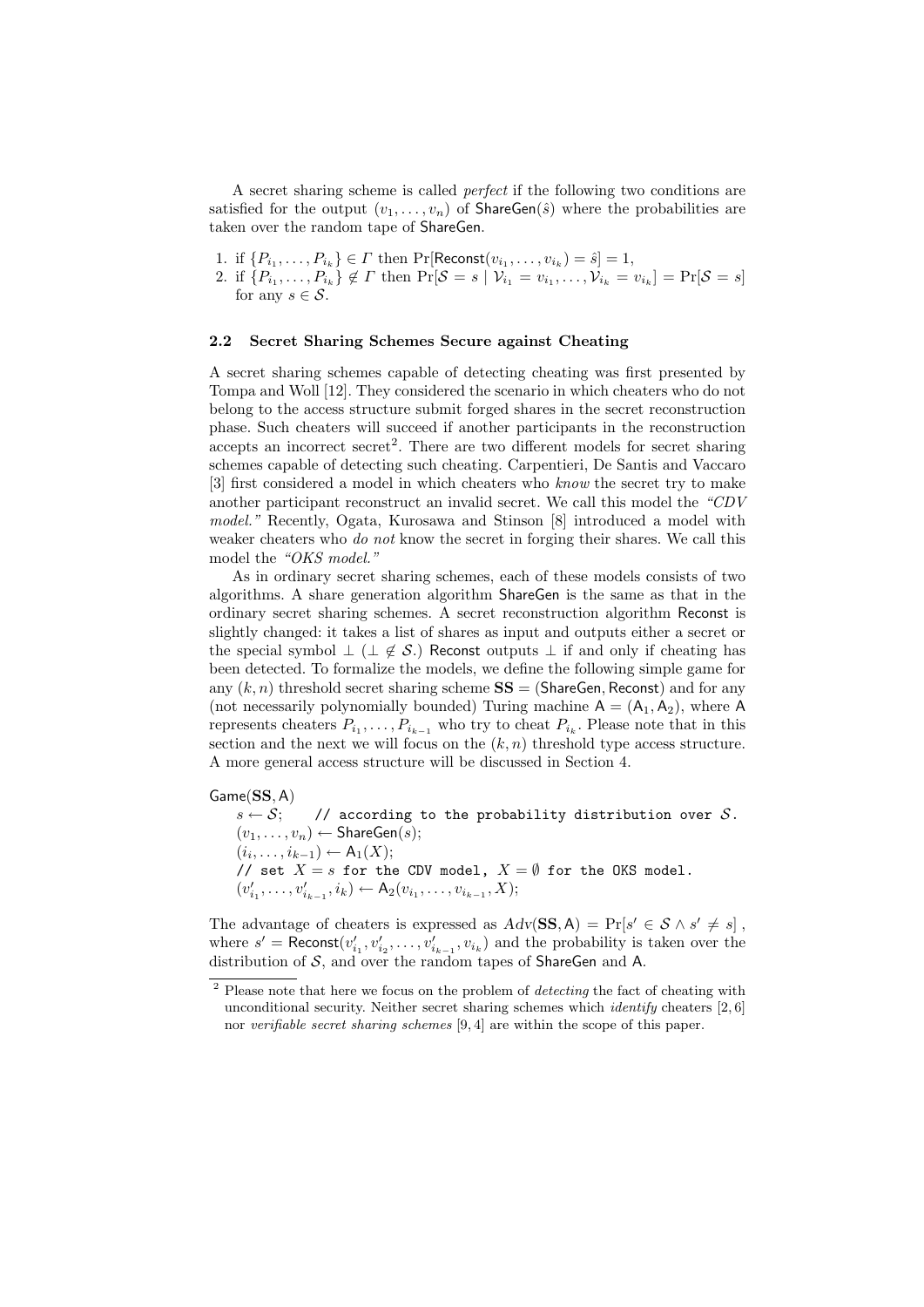**Definition 1.** *A*  $(k, n)$  *threshold secret sharing scheme* **SS** *is called a*  $(k, n, \epsilon)$ secure secret sharing scheme *if*  $Adv(\mathbf{SS}, A) \leq \epsilon$  *for any adversary* A.

#### **2.3 Previous Work**

In this subsection, we briefly review the known bounds and constructions of  $(k, n, \epsilon)$ -secure secret sharing schemes. A lower bound for the size of shares in the CDV model is described as follows:

**Proposition 1.** [3] *In the CDV model, the size of shares for*  $(k, n, \epsilon_{\text{cov}})$ -secure *secret sharing schemes is lower bounded by*  $|\mathcal{V}_i| \geq \frac{|\mathcal{S}|}{\epsilon_{\text{CDV}}}$ .

Ogata *et al.* improved this bound when the secret is uniformly distributed:

**Proposition 2. [8]** *In the CDV model, if the secret is uniformly distributed, then the size of shares*  $|V_i|$  *for*  $(k, n, \epsilon_{\text{cov}})$ -secure secret sharing schemes is lower *bounded by*  $|\mathcal{V}_i| \geq \frac{|\mathcal{S}| - 1}{\epsilon_{\text{CDV}}^2} + 1$ .

Ogata *et al.* also presented the lower bound for the size of shares for  $(k, n, \epsilon_{\text{OKS}})$ secure secret sharing scheme in the OKS model as follows.

**Proposition 3.** [8] *In the OKS model, the size of shares for*  $(k, n, \epsilon_{\text{OKS}})$ -secure *secret sharing schemes is lower bounded by*  $|\mathcal{V}_i| \geq \frac{|\mathcal{S}|-1}{\epsilon_{\text{OKS}}} + 1$ .

The following corollary may be seen to be straightforward from Proposition 2 since it has to hold for a uniformly distributed secret.

**Corollary 1.** In the CDV model, the size of shares for  $(k, n, \epsilon_{\text{CDV}})$ -secure se*cret sharing schemes which satisfy the following two conditions is lower bounded*  $|by \, |V_i| \geq \frac{|S|-1}{\epsilon_{\text{cov}}^2} + 1$ . (1) Successful cheating probability is upper bounded by  $\epsilon$ *regardless of the probability distribution of the secret. (2) Share generation is independent of the secret distribution (i.e.* ShareGen *does not need to know the secret distribution.)*

Because it is in general difficult to determine exact probability distributions, we do not consider here situations in which the share generation algorithm *knows* the secret distribution and shares are generated according to the distribution<sup>3</sup>.

Within the OKS model, Ogata *et al.* have proposed an elegant  $(k, n, \epsilon_{\text{OKS}})$ secure secret sharing schemes that satisfies the bound of Proposition 3 with equality [8]. The construction is summarized by the following proposition (please refer to [7] for the definition of *difference set*.)

**Proposition 4.** [8] *If there exists an*  $(N, \ell, \lambda)$  *difference set then there exists*  $a(k, n, \epsilon_{\text{oks}})$ -secure secret sharing scheme in the OKS model which satisfies the *lower bound of Proposition 3 with equality. The scheme is secure if the secret is uniformly distributed.*

<sup>&</sup>lt;sup>3</sup> As mentioned in [8], an example exists in which the size of shares is smaller than the bound of Proposition 2 when the secret is not uniformly distributed and shares are generated according to the distribution.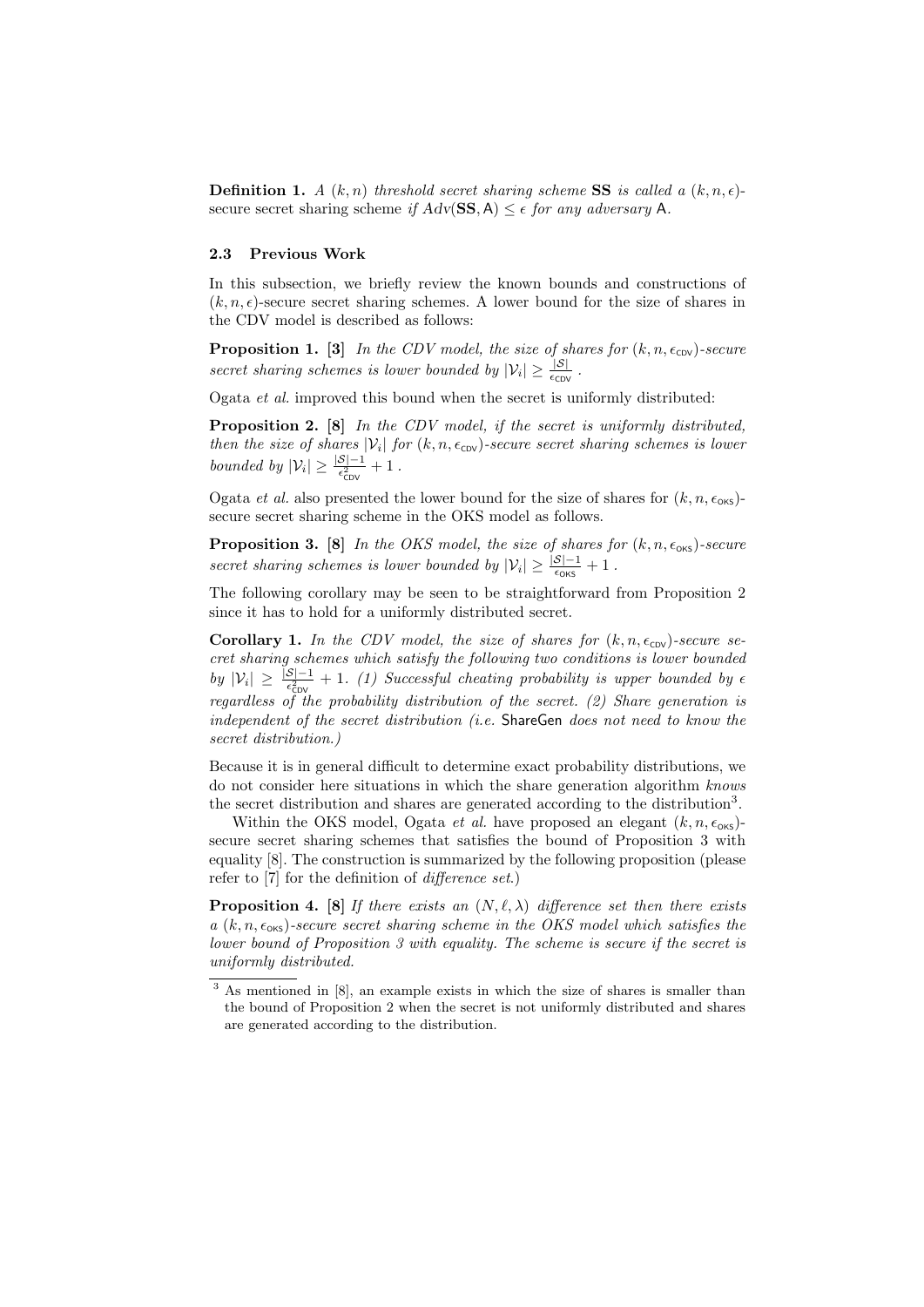However, there are two drawbacks in the scheme of [8]. The first is that the scheme is proven to be secure only if the secret is uniformly distributed. This drawback comes from the property of the scheme that the share of the target participant can be uniquely determined from the shares of *k −* 1 cheaters and the secret. Therefore, if there exists a secret which occurs with high probability then cheaters can guess the share of the target participant also with high probability, which causes the successful cheating probability larger than what is expected when the secret is uniformly distributed. The second drawback is that the successful cheating probability is uniquely determined from the size of the secret; that is,  $\epsilon_{\text{OKS}}$  is determined to be  $\epsilon_{\text{OKS}} = 1/|\mathcal{S}|$  in [8]. On the other hand, the scheme by Tompa and Woll [12] which is secure in the CDV model is proven to be secure for arbitrary secret distribution and the successful cheating probability can be chosen without regard to the size of the secret. However, the size of shares is as large as  $|V_i| = \left(\frac{(|S|-1)(k-1)}{\epsilon_{\text{CDV}}} + k\right)^2$ .

## **3 Proposed Schemes**

In this section, we propose two efficient  $(k, n, \epsilon_{\text{CDV}})$ -secure secret sharing schemes in the CDV model which are proven to be secure for any secret distribution. The first scheme is nearly optimum with respect to the size of shares; that is, the size of shares is  $|V_i| = |\mathcal{S}|/\epsilon_{\text{cov}}^2$  which is only one bit longer than the bound of Corollary 1. The size of shares in the second scheme is  $|\mathcal{V}_i| = |\mathcal{S}|(\log |\mathcal{S}|)^2/\epsilon_{\text{cov}}^2$ . Though the size of share is larger than the first scheme, the second scheme possesses a particular merit in that the size of the secret and the successful cheating probability can be chosen independently.

The underlying (and yet naive) idea of the schemes is to use *almost strongly universal hash functions*  $\epsilon_{\text{cov}}$ -ASU<sub>2</sub> for cheating detection. A family of hash functions  $H : \mathcal{A} \to \mathcal{B}$  with the properties (1) and (2) below is called an  $\epsilon$ -ASU<sub>2</sub>. (1) For any  $x \in \mathcal{A}$  and  $y \in \mathcal{B}$ ,  $|\{h_e \in H \mid h_e(x) = y\}| = |H|/|\mathcal{B}|$ . (2) For any  $x_1, x_2 \neq$  $x_1 \in \mathcal{A}$  and  $y_1, y_2 \in \mathcal{B}$ ,  $\{h_e \in H \mid h_e(x_1) = y_1, h_e(x_2) = y_2\} = \epsilon |H|/|\mathcal{B}|$ . where *h*<sup>*e*</sup> denotes the element of *H* indexed by the *key*  $e \in \mathcal{E}$  (clearly  $|H| = |\mathcal{E}|$  holds.)

Now, consider the secret sharing scheme in which a randomly chosen key  $e \in \mathcal{E}$  of *H* (where  $H : \mathcal{S} \to \mathcal{B}$  is  $\epsilon_{\text{CDV}}$ -ASU<sub>2</sub>) is shared as well as the secret  $s \in \mathcal{S}$  using the Shamir's  $(k, n)$  threshold secret sharing scheme and hash value  $b = h_e(s)$  is open to the public. In the reconstruction phase, a secret  $\hat{s}$  and a key  $\hat{e}$  are reconstructed and Reconstroutputs  $\hat{s}$  as the valid secret if and only if  $h_{\hat{e}}(\hat{s}) = b$  holds. Intuitively, the scheme seems to be  $(k, n, \epsilon_{\text{CDV}})$ -secure in the CDV model since knowledge of the secret *s* does not help cheaters to compute  $\hat{s}(\neq s)$  such that  $h_{\hat{e}}(\hat{s}) = b$  with probability better than  $\epsilon_{\text{CDV}}$ .

However, we must be careful about the following problems. The first problem is that the key  $\hat{e} \in \mathcal{E}$  reconstructed from the shares is not always same as the original one since cheaters can forge the shares of the key for the hash functions. Therefore, we cannot prove the security of the above scheme directly from the properties of  $\epsilon$ -ASU<sub>2</sub>. The second problem is that public (and unforgeable) storage to store the hash value  $b = h_e(s)$  is not always available. If the public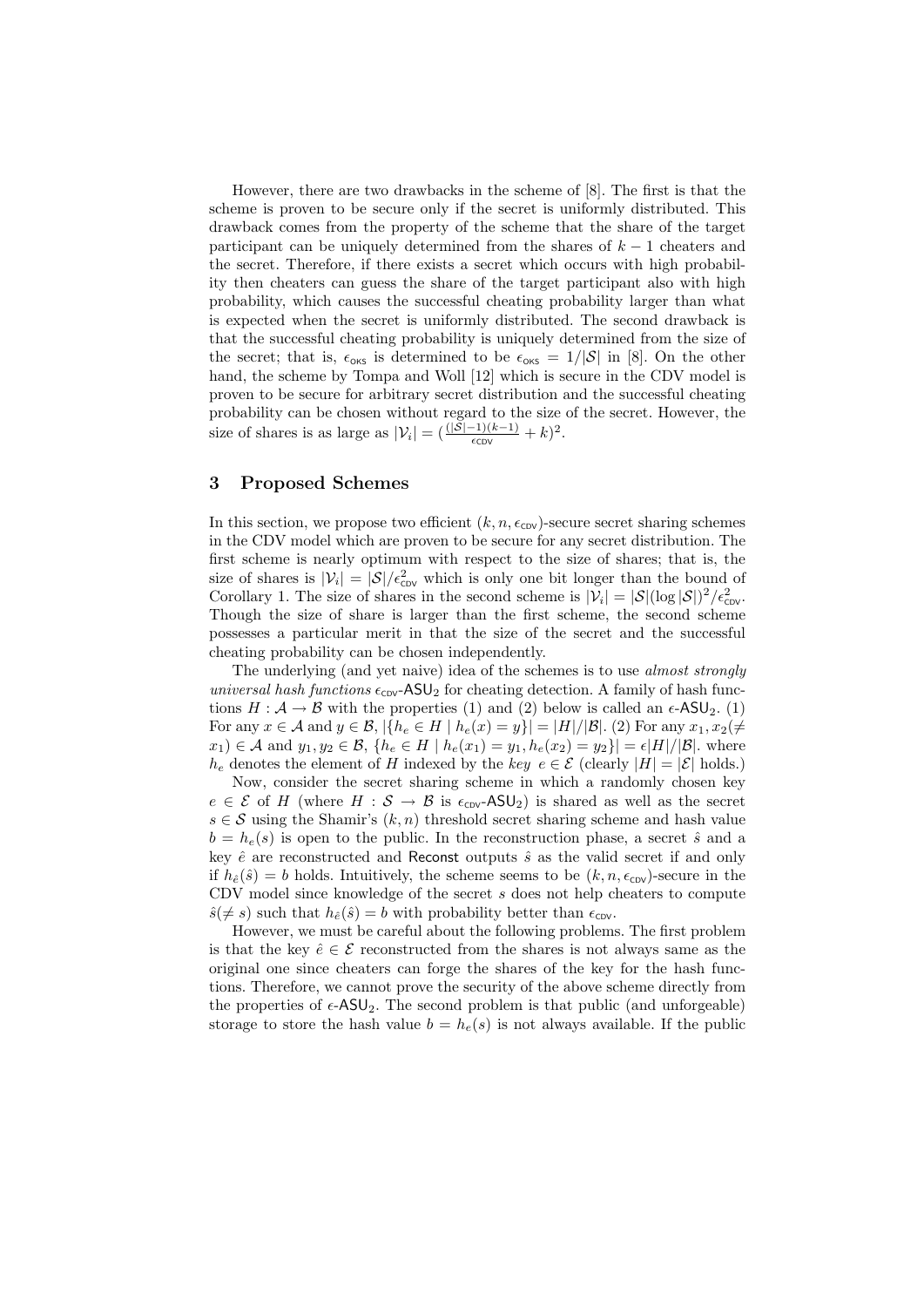storage is not available then the hash value has to be included in the share of each participant, which makes the size of shares larger. Further, we must ensure that the hash value  $b = h_e(s)$  does not reveal any information about the secret since the scheme is no longer perfect if it is not the case. To overcome the first problem, we choose the specific  $\epsilon$ -ASU<sub>2</sub> which can ensure security even when the key for the hash function is forged<sup>4</sup>. To overcome the second and the third problem, we fix the hash value  $b = h_e(s)$  to be the constant (e.g. 0,) by which we can eliminate the public storage or additional shares without any loss of security.

We use two families of hash functions to construct the schemes. The first scheme is based on the well known  $\frac{1}{p}$ -ASU<sub>2</sub> such that  $H = \{h_{e_0, e_1} \mid h_{e_0, e_1}(s) =$  $e_0 - s \cdot e_1, e_i \in GF(p)$ } (e.g. [11].) The second scheme is generalization of the first scheme and is based on the hash family  $H = \{h_{e_0, e_1} \mid h_{e_0, e_1}(s_1, \ldots, s_N) =$  $e_0 - \sum_{j=1}^N s_j \cdot e_1^j$ ,  $e_i \in GF(p)$ } which is proven to be  $\frac{N}{p}$ -ASU<sub>2</sub> [5].

#### **3.1 Almost Optimum Scheme**

The share generation algorithm ShareGen and the share reconstruction algorithm Reconst of the first scheme is described as follows where *p* is a prime power.

*Share Generation:* On input a secret  $s \in GF(p)$ , the share generation algorithm ShareGen outputs a list of shares  $(v_1, \ldots, v_n)$  as follows:

- 1. Choose random  $e_0, e_1 \in GF(p)$  such that  $e_0 s \cdot e_1 = 0$ .
- 2. Generate random polynomials  $f_s(x)$ ,  $f_{e_0}(x)$ ,  $f_{e_1}(x) \in GF(p)[X]$  of degree  $k-1$  such that  $f_s(0) = s$ ,  $f_{e_0}(0) = e_0$  and  $f_{e_1}(0) = e_1$ .
- 3. Compute  $v_i = (f_s(i), f_{e_0}(i), f_{e_1}(i))$  and output  $(v_1, \ldots, v_n)$ .

*Secret Reconstruction and Validity Check:* On input a list of *k* shares  $(v_{i_1}, \ldots, v_{i_k})$ , the secret reconstruction algorithm Reconst outputs a secret *s* or *⊥* as follows:

1. Reconstruct  $\hat{s}, \hat{e}_0$  and  $\hat{e}_1$  from  $v_{i_1}, \ldots, v_{i_k}$  using Lagrange interpolation. 2. Output *s* if  $\hat{e}_0 - \hat{s} \cdot \hat{e}_1 = 0$  holds. Otherwise Reconst outputs  $\perp$ .

The properties of the first scheme is summarized by the following theorem.

**Theorem 1.** *The scheme of*  $§ 3.1$  *is*  $(k, n, \epsilon)$ *-secure secret sharing schemes in the CDV* model with parameters  $|\mathcal{S}| = p$ ,  $\epsilon = 1/p$  and  $|\mathcal{V}_i| = p^3$  (=  $|\mathcal{S}|/\epsilon^2$ ). Further, *the scheme is secure for arbitrary secret distribution.*

The size of shares in the first scheme is only one bit longer than the lower bound of Proposition 2 since  $\frac{|\mathcal{S}|}{\epsilon^2} < 2(\frac{|\mathcal{S}|-1}{\epsilon^2}+1)$  holds for  $|\mathcal{S}| \geq 2$ .

### **3.2 A Scheme with Flexible Parameters**

In the first scheme, the successful cheating probability is uniquely determined from the size of the secret. On the other hand, the successful cheating probability can be chosen without regard to the size of the secret in the second scheme. The second scheme can be described as follows.

<sup>4</sup> Formal requirements for the family of hash functions are given in Section 4.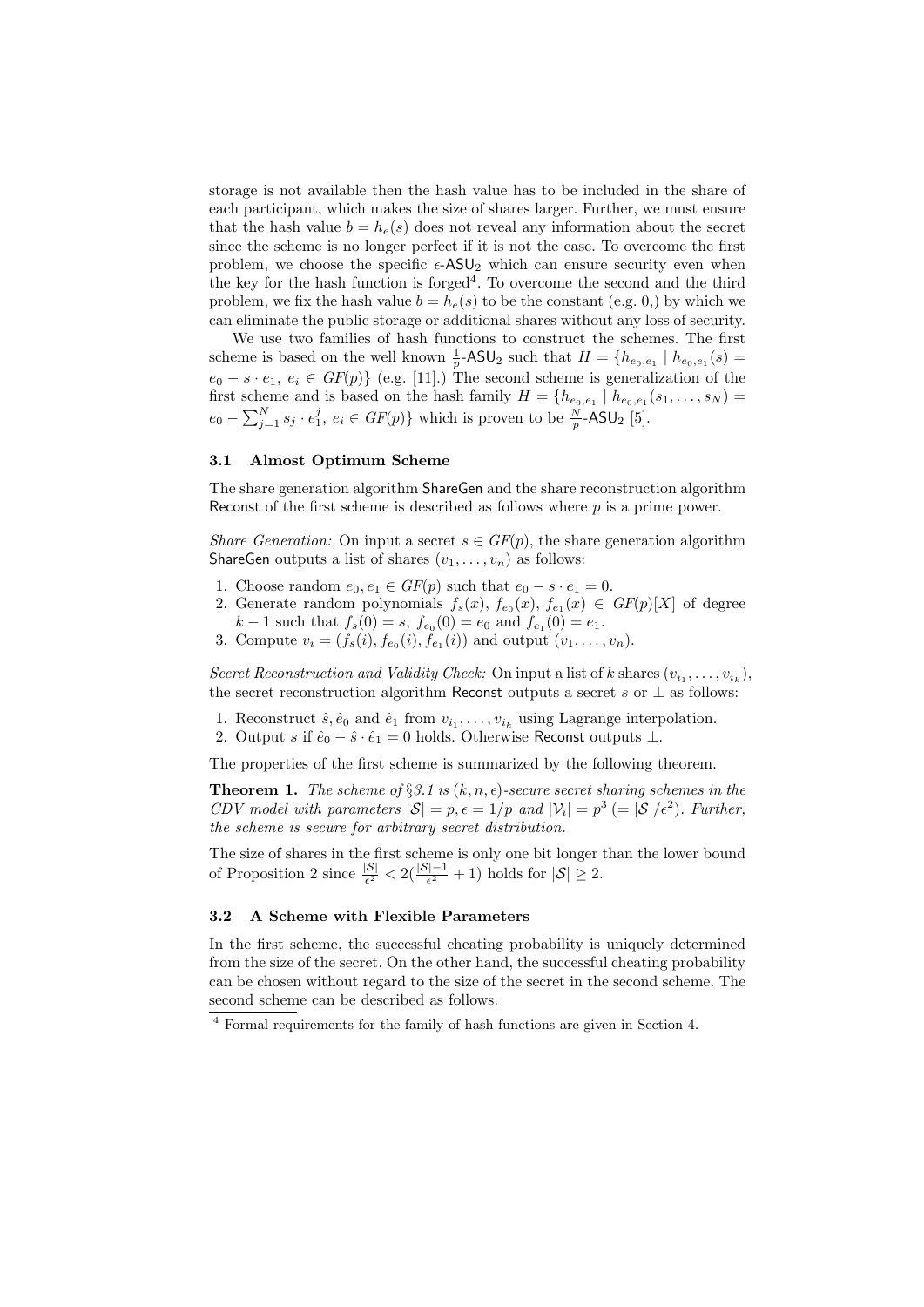*Share Generation:* On input a secret  $s = (s_1, \ldots, s_N) \in GF(p)^N$ , the share generation algorithm **ShareGen** outputs a list of shares  $(v_1, \ldots, v_n)$  according to the following procedure. Please note that we sometimes regard  $s = (s_1, \ldots, s_N)$ as an element of  $GF(p^N)$  instead of  $GF(p)^N$ .

- 1. Choose random  $e_0, e_1 \in GF(p)$  such that  $e_0 \sum_{j=1}^{N} s_j e_1^j = 0$ .
- 2. Generate a random polynomials  $f_s(x) \in GF(p^N)[X]$  and  $f_{e_0}(x)$ ,  $f_{e_1}(x) \in$  $GF(p)[X]$  of degree  $k-1$  such that  $f_s(0) = s$ ,  $f_{e_0}(0) = e_0$  and  $f_{e_1}(0) = e_1$ .
- 3. Compute  $v_i = (f_s(i), f_{e_0}(i), f_{e_1}(i))$  and output  $(v_1, \ldots, v_n)$ .

*Secret Reconstruction and Validity Check:* On input a list of *k* shares  $(v_{i_1}, \ldots, v_{i_k})$ , the secret reconstruction algorithm Reconst outputs a secret *s* or *⊥* as follows:

- 1. Reconstruct  $\hat{s}, \hat{e}_0$  and  $\hat{e}_1$  from  $v_{i_1}, \ldots, v_{i_k}$  using Lagrange interpolation.
- 2. Output *s* if  $\hat{e}_0 \sum_{j=1}^N \hat{s}_j \hat{e}_1^j = 0$  holds. Otherwise Reconst outputs ⊥.

The following theorem holds for the second scheme. Note that the successful cheating probability  $\epsilon$  can be chosen flexibly by choosing the prime power p.

**Theorem 2.** *The scheme of*  $\S 3.2$  *is*  $(k, n, \epsilon)$ *-secure secret sharing schemes in the CDV* model with parameters  $|\mathcal{S}| = p^N$ ,  $\epsilon = N/p$ ,  $|\mathcal{V}_i| = p^{N+2} (= |\mathcal{S}|(\log_p |\mathcal{S}|)^2/\epsilon^2)$ . *Further, the scheme is secure for arbitrary secret distribution.*

*Proof.* Without loss of generality, we can assume  $P_1, \ldots, P_{k-1}$  are cheaters and they try to cheat  $P_k$  by forging their shares  $v_i = (v_{s,i}, v_{e_0,i}, v_{e_1,i})$  (1  $\leq i \leq k-1$ *.*)

We consider two cases depending on whether the cheaters know the secret. In the first case, suppose that the cheaters *know* the secret. The cheaters obtain the following information about  $e_0$  and  $e_1$  from their shares  $v_1, \ldots, v_{k-1}$  and the secret  $s \in \mathcal{S}$ :  $e_{\ell} = L_k v_{e_{\ell},k} + \sum_{j=1}^{k-1} L_j v_{e_{\ell},j}$  (for  $\ell = 0,1,$ ),  $e_0 - \sum_{j=1}^{N} s_j \cdot e_1^j = 0$ where  $v_{e_0,k}$  and  $v_{e_1,k}$  are unknown to the cheaters and each  $L_j$  is a Lagrange coefficient. For simplicity, we will rewrite  $e_i$  by  $e_i = L_k v_{e_i,k} + C_i$  (for  $i = 0, 1$ ) where  $C_i = \sum_{j=1}^{k-1} L_j v_{e_i,j}$  are known to the cheaters. Then we have

$$
L_k v_{e_0,k} + C_0 = \sum_{j=1}^N s_j \cdot (L_k v_{e_1,k} + C_1)^j \tag{1}
$$

Now suppose that the cheaters try to cheat  $P_k$  by forging their shares to  $v'_i =$  $(v'_{s,i}, v'_{e_0,i}, v'_{e_1,i})$  (for  $1 \leq i \leq k-1$ .) They succeed in cheating  $P_k$  if  $e'_0$  - $\sum_{j=1}^{N} s'_j \cdot e_1^{ij} = 0$  holds where  $e'_0, e'_1$  and  $s' (\neq s)$  are computed by  $e'_0 = L_k v_{e_0,k} +$  $\sum_{j=1}^{k-1} L_j v'_{e_0,j}, e'_1 = L_k v_{e_1,k} + \sum_{j=1}^{k-1} L_j v'_{e_1,j}$  and  $s' = L_k v_{s,k} + \sum_{j=1}^{k-1} L_j v'_{s,j}$ . Let  $C_i' = \sum_{j=1}^{k-1} L_j v_{e_i,j}'$  (for  $i = 0, 1$ ) then the cheaters succeed in cheating if the following equality holds (please note that the cheater can control the values of  $C'_{0}, C'_{1}$  and *s'* as they want by adjusting their shares.<sup>5</sup>)

$$
L_k v_{e_0,k} + C'_0 = \sum_{j=1}^N s'_j \cdot (L_k v_{e_1,k} + C'_1)^j \tag{2}
$$

<sup>&</sup>lt;sup>5</sup> The cheaters can control  $s'$  since they can compute  $v_{s,k}$  from their shares and  $s$ .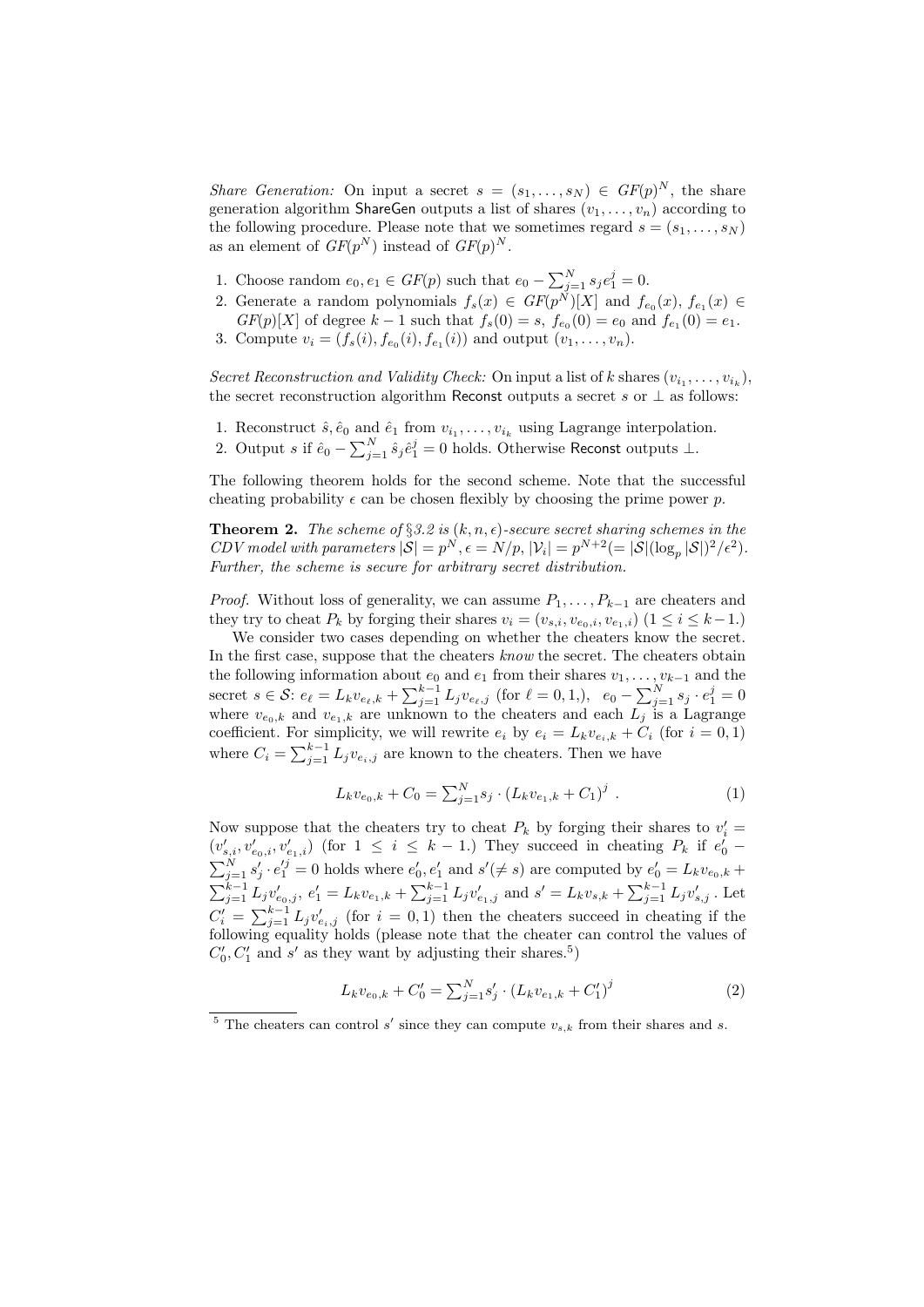The successful cheating probability  $\epsilon$  is computed as follows:

 $\epsilon = \Pr[s' \in \mathcal{S} \land s' \neq s] = \Pr[\text{eq. (1) and eq. (2) hold } | \text{ eq. (1) holds} ] = N/p$ .

We will show the above equation. The condition "eq.  $(1)$  and eq.  $(2)$  hold" is equivalent to "eq.  $(1)$  and eq.  $(3)$  hold" where eq.  $(3)$  is described as follows:

$$
\sum_{j=1}^{N} s_j \cdot (L_k v_{e_1,k} + C_1)^j - C_0 = \sum_{j=1}^{N} s'_j \cdot (L_k v_{e_1,k} + C'_1)^j - C'_0.
$$
 (3)

Now let *J* be the largest number such that  $s_J \neq s'_J$ , then eq. (3) can be rewritten as the univariate equation  $(s_J - s'_J)L_k^J \cdot v_{e_1,k}^J + \sum_{j=0}^{J-1} a_j \cdot v_{e_1,k}^j = 0$  of degree J with the variable  $v_{e_1,k}$  where all the coefficients can be arbitrarily controlled by the cheaters except that  $(s_J - s'_J)L_k^J \neq 0$ . This equation has at most  $J \leq N$  roots and for each root  $v_{e_1,k}$ , there exists a unique  $v_{e_0,k}$  that satisfies eq. (1). Since the share generation algorithm ShareGen chooses actual  $(v_{e_0,k}, v_{e_1,k})$  uniformly and randomly from the *p* pairs of  $(v_{e_0,k}, v_{e_1,k})$  which satisfy eq. (1), we see that the successful cheating probability of the cheaters is upper bounded by  $N/p$ .

Now we consider the second case in which the cheaters *do not* know the secret. In this case the successful cheating probability of the cheaters who forge their shares from  $v_i = (v_{s,i}, v_{e_0,i}, v_{e_1,i})$  to  $v'_i = (v'_{s,i}, v'_{e_0,i}, v'_{e_1,i})$ , where at least one  $v'_{s,i}$  must satisfy  $v'_{s,i} \neq v_{s,i}$ , is computed as follows:

$$
\epsilon = \sum_{s \in \mathcal{S}} \Pr[\mathcal{S} = s] \Pr[s' \in \mathcal{S} \land s' \neq s]
$$
  
= 
$$
\sum_{s \in \mathcal{S}} \Pr[\mathcal{S} = s] \Pr[\text{eq. (1) and eq. (2) hold } | \text{ eq. (1) holds}] = N/p.
$$

The above equality holds since Pr[eq.  $(1)$  and eq.  $(2)$  hold  $|$  eq.  $(1)$  holds] =  $N/p$ holds for any  $s \in \mathcal{S}$ .

Note that the above proof includes the proof for Theorem 2 since the first scheme is achieved by setting  $N = 1$  in the second scheme.

## **4 Generalization**

In this section, we present more general results on the access structures and on the class of hash functions used to detect cheating.

Though the schemes presented in Section 3 only deal with  $(k, n)$  threshold type access structure, we can show that the proposed technique can be applied to any *linear secret sharing schemes.* A linear secret sharing scheme is a class of secret sharing schemes with the following properties: (1) The secret *s* is an element of a finite field  $\mathbb{F}$ . (2) The shares  $(v_1, \ldots, v_n)$  are generated by  $(v_1, v_2, \ldots, v_n) = (s, r_1, \ldots, r_{t-1})M$  where M is a fixed  $t \times n$  matrix over  $\mathbb F$  and each  $r_i \in \mathbb F$  is chosen randomly. (3) For a set of participants  $\mathcal{P} = \{P_{i_1}, \ldots, P_{i_j}\} \in \Gamma$  and their shares  $(v_{i_1}, \ldots, v_{i_j})$ , the secret *s* is computed by  $s = \sum_{k=1}^{j} c_{P,j} \cdot v_{i_j}$  where each  $c_{P,j} \in \mathbb{F}$  is a constant uniquely determined from *P*.

We can also generalize the class of hash function used to detect cheating. To characterize such class of hash function, we define a new class of hash function called *strongly key-differential universal* ( $\epsilon$ -SKDU<sub>2</sub> for short) as follows: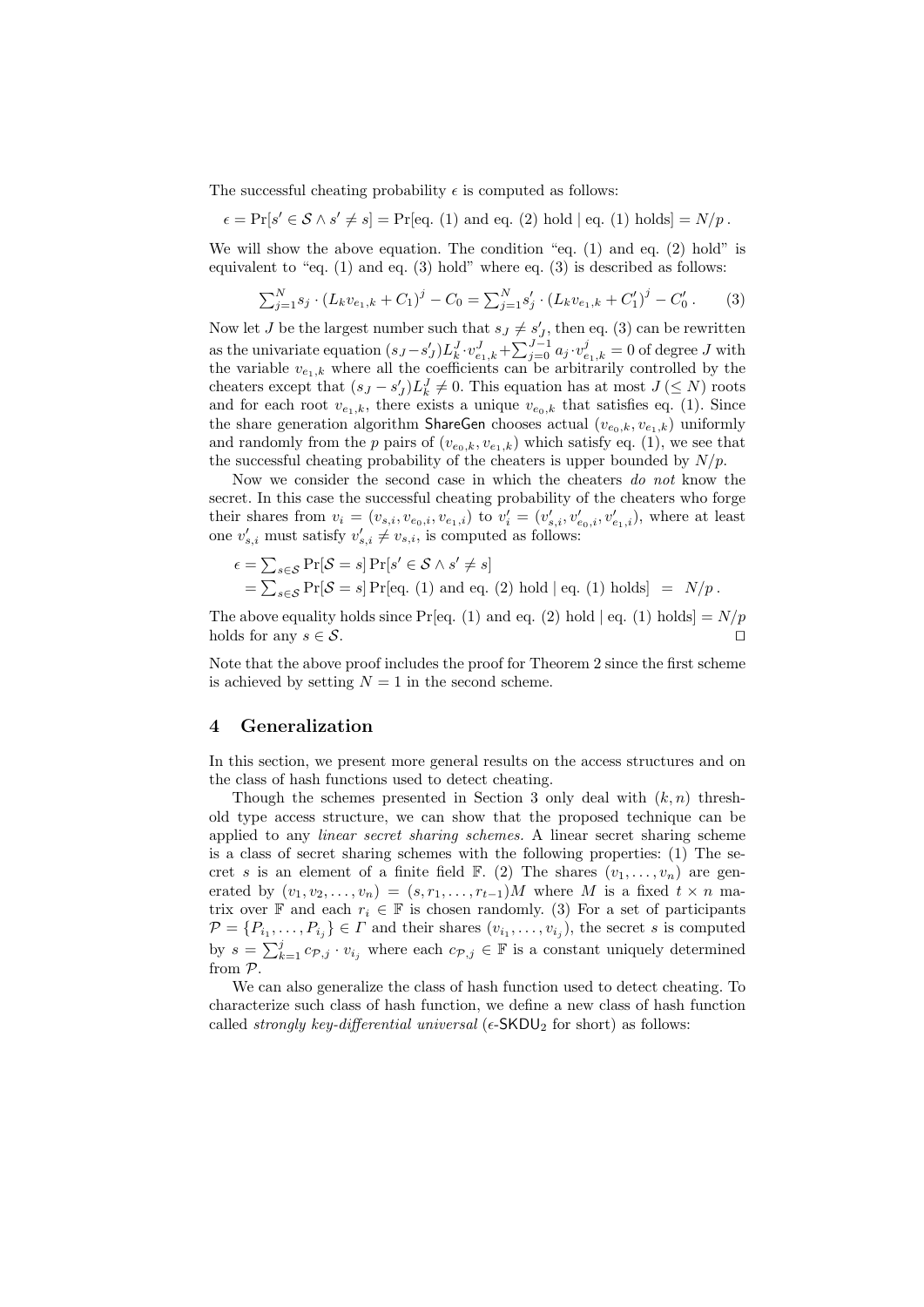**Definition 2.** *A family of hash functions*  $H: \mathcal{A} \rightarrow \mathcal{B}$  *is called a strongly keydifferential universal*  $\epsilon$ -SKDU<sub>2</sub> *if there exists*  $b \in \mathcal{B}$  *such that for any distinct*  $a, a' \in \mathcal{A}$  *and for any*  $c \in \mathcal{E}$ ,

$$
\frac{|\{h_e \mid e \in \mathcal{E}, h_e(a) = \hat{b}, h_{e+c}(a') = \hat{b}\}|}{|\{h_e \mid e \in \mathcal{E}, h_e(a) = \hat{b}\}|} \le \epsilon.
$$
\n(4)

*Further,*  $\epsilon$ -SKDU<sub>2</sub> *is called an* "efficiently samplable" *if there exists an efficient (i.e. polynomial time) algorithm to choose*  $e \in \mathcal{E}$  *randomly from the set*  $\{e \in \mathcal{E}$  $h_e(a) = b$ *for any*  $a \in \mathcal{A}$ *.* 

The following theorem shows that we can construct secret sharing scheme capable of detecting cheating in the CDV model from any linear secret sharing schemes over *S* and over *E*, and any efficiently samplable  $\epsilon$ -SKDU<sub>2</sub> with the domain *S*.

**Theorem 3.** If there exist linear secret sharing schemes over  $S$  and  $E$  for a *common access structure*  $\Gamma$  *and an efficiently samplable*  $\epsilon$ -SKDU<sub>2</sub>  $H : S \rightarrow B$ , *then there exists a secret sharing scheme capable of detecting cheating for the access structure Γ in the CDV model such that the successful cheating probability is equal to*  $\epsilon$  *for arbitrary secret distribution.* 

*Proof.* Let *S* and *E* be a set of the secrets and the set of keys for  $\epsilon$ -SKDU<sub>2</sub>, respectively and let  $SS_1 = (ShareGen_1, Record_1)$  and  $SS_2 = (ShareGen_2, Record_2)$ be linear secret sharing schemes over  $S$  and over  $\mathcal E$  for the same access structure *Γ*, respectively. We construct a secret sharing scheme secure against cheaters **SS** = (ShareGen*,* Reconst) as follows.

*Share Generation:* On input a secret  $s \in S$ , the share generation algorithm ShareGen outputs a list of shares  $(v_1, \ldots, v_n)$  as follows:

- 1. Choose a random  $e \in \mathcal{E}$  such that  $h_e(s) = \hat{b}$ , which can be computed efficiently since the efficiently samplable  $\epsilon$ -SKDU<sub>2</sub> is used.
- 2. Generate  $(v_{s,1}, \ldots, v_{s,n}) \leftarrow$  ShareGen<sub>1</sub>(*s*) and  $(v_{e,1}, \ldots, v_{e,n}) \leftarrow$  ShareGen<sub>2</sub>(*e*).
- 3. Compute the share  $v_i = (v_{s,i}, v_{e,i})$  of each  $P_i$  and output  $(v_1, \ldots, v_n)$ .

*Secret Reconstruction and Validity Check:* On input *t* shares  $(v_{i_1}, \ldots, v_{i_t})$  such that  $\{P_{i_1}, \ldots, P_{i_t}\} \in \Gamma$ , the secret reconstruction algorithm Reconst outputs a secret  $s \in \mathcal{S}$  or  $\perp$  as follows:

1. Compute  $\hat{s}$  ← Reconst<sub>1</sub>( $v_{s,i_1}, \ldots, v_{s,i_t}$ ) and  $\hat{e}$  ← Reconst<sub>2</sub>( $v_{e,i_1}, \ldots, v_{e,i_t}$ ). 2. Output *s* if  $h_{\hat{e}}(\hat{s}) = \hat{b}$ . Otherwise Reconst outputs  $\perp$ .

Now we show that  $SS = (ShareGen, Record)$  constructed above is  $\epsilon$ -secure. Without loss of generality we can assume that  $P = \{P_1, \ldots, P_t\}$  is an element of *Γ* and that  $P_1, \ldots, P_{t-1}$  are cheaters who try to cheat  $P_t$ . There are two cases to consider. In the first case, suppose that the cheaters *know* the secret.

Let  $v_i = (v_{s,i}, v_{e,i})$  be the share of  $P_i$ . Since the cheaters know their shares  $v_1, \ldots, v_{t-1}$  and the secret *s* and that  $SS_1$  and  $SS_2$  are the linear secret sharing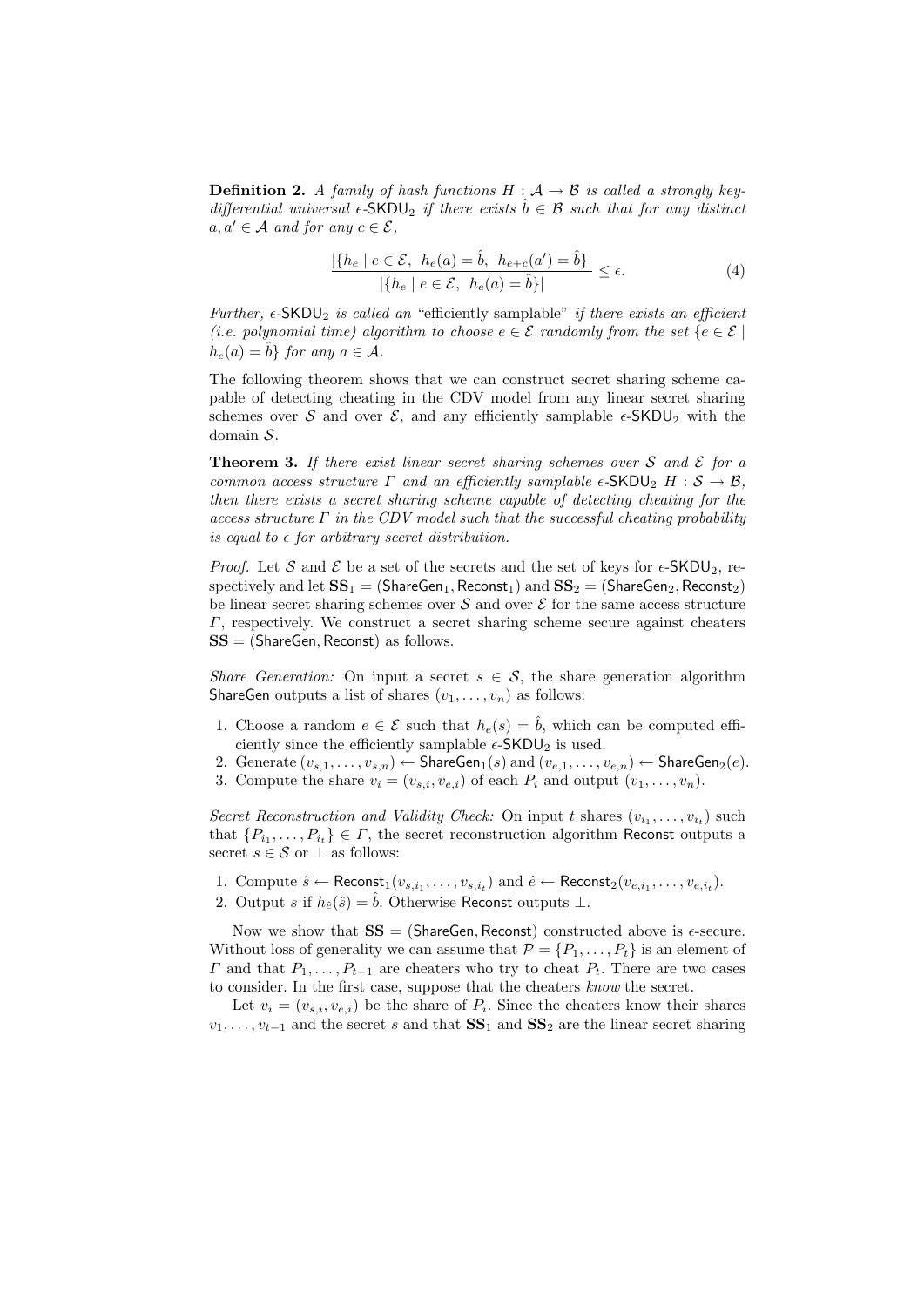schemes, the cheaters know  $h_e(s) = \hat{b}$  holds where *e* is computed by  $e = c_{p,t}v_{e,t} + c_{p,t}v_{e,t}$  $\sum_{j=1}^{t-1} c_{\mathcal{P},j} v_{e,j}$  for a constant  $c_{\mathcal{P},i}$ . Now suppose the cheaters try to cheat  $P_t$  by forging their shares to  $v'_i = (v'_{s,i}, v'_{e,i})$  (for  $1 \leq i \leq t-1$ .) They succeed in cheating  $P_t$  if  $h_{e'}(s') = \hat{b}$  holds for  $e'$  and  $s' (\neq s)$  computed by  $e' = c_{\mathcal{P},t} v_{e,t} +$  $\sum_{j=1}^{t-1} c_{\mathcal{P},j} v'_{e,j}, s' = c_{\mathcal{P},t} v_{s,t} + \sum_{j=1}^{t-1} c_{\mathcal{P},j} v'_{s,j}.$  Since  $e' = e + \sum_{j=1}^{t-1} c_{\mathcal{P},j} (v'_{e,j} - v_{e,j})$ holds, we see that the cheaters succeed in cheating if  $h_{e+C}(s') = \hat{b}$  holds where  $C = \sum_{j=1}^{t-1} c_{\mathcal{P},j} (v'_{e,j} - v_{e,j})$  is known to the cheaters. Therefore, the successful cheating probability  $\epsilon$  is computed as follows.

$$
\Pr[s' \in S \land s' \neq s] \n= \Pr[h_e(s) = \hat{b} \text{ and } h_{e+C}(s') = \hat{b} | h_e(s) = \hat{b}] \n= \frac{\Pr[h_e(s) = \hat{b} \text{ and } h_{e+C}(s') = \hat{b}]}{\Pr[h_e(s) = \hat{b}]} = \frac{|\{h_e \mid h_e(s) = \hat{b}, h_{e+C}(s') = \hat{b}\}|}{|\{h_e \mid h_e(s) = \hat{b}\}|} \leq \epsilon
$$

where the last equation directly follows from eq. (4).

It can be proven that the successful cheating probability is upper bounded by  $\epsilon$  when the cheaters *do not* know the secret by the same technique used in Theorem 2. **utilize the contract of the contract of the contract of the contract of the contract of the contract of the contract of the contract of the contract of the contract of the contract of the contract of the contra** 

It is easily checked that the families of hash function used in the proposed schemes of Section 3 meet the requirements of efficiently samplable  $\epsilon$ -SKDU<sub>2</sub>.

Constructions of  $\epsilon$ -SKDU<sub>2</sub> other than those used in the proposed schemes will be of independent interest. The following theorem shows that an  $\epsilon$ -SKDU<sub>2</sub> (and therefore, a secret sharing scheme capable of detecting cheating) can be constructed from an  $\epsilon$ -ASU<sub>2</sub> with additional properties.

**Theorem 4.** *If a family of hash functions*  $H : A \rightarrow B$  *is an*  $\epsilon$ -ASU<sub>2</sub> *with the properties (1) and (2) below then H is an efficiently samplable*  $\epsilon$ -SKDU<sub>2</sub>.

*(1) H is constructed from*  $H_∆$  :  $A → B$  *of*  $\epsilon$ - $A∆U_2$  *as follows, where*  $\epsilon$ - $A∆U_2$  *is* a family of hash functions such that  $|\{h_e \in H_\Delta \mid h_e(a) - h_e(a') = b\}| = \epsilon |H|$  for *any distinct*  $a, a' \in A$  *and for any*  $b \in B$ *.* 

$$
H = \{ h_{e_0, e_1} \mid h_{e_0, e_1}(a) = h'_{e_0}(a) + e_1, \ h'_{e_0} \in H_{\Delta}, e_1 \in \mathcal{B} \}
$$

(2)  $H_{\Delta}$  is linear with respect to the key; that is,  $h'_{e+e'}(a) = h'_{e}(a) + h'_{e'}(a)$  holds *for any*  $e, e' \in \mathcal{E}$  *and for any*  $a \in \mathcal{A}$ *.* 

*Proof.* It is well known that the family of hash functions *H* constructed as above is  $\epsilon$ -ASU<sub>2</sub> (please refer to [11] for the proof.) Let b be an arbitrary element of B then we will show that  $H$  satisfies the conditions of an efficiently samplable  $\epsilon$ -SKDU<sub>2</sub>. First, it is easy to see that  $e_0$  and  $e_1$  such that  $h_{e_0,e_1}(a) = \hat{b}$  is efficiently samplable by choosing  $e_0 \in \mathcal{E}$  randomly and by computing  $e_1 = \hat{b} - h_{e_0}(a)$ . Next, we show that eq. (4) holds for *H*. Since *H* is constructed based on  $H<sub>Δ</sub>$ with the property  $h'_{e+e'}(a) = h'_{e}(a) + h'_{e'}(a)$  for any  $h' \in H_{\Delta}, h_{e_0+e_0, e_1+c_1}(a) =$  $h'_{e_0+ c_0}(a) + (e_1 + c_1) = (h'_{e_0}(a) + e_1) + (h'_{c_0}(a) + c_1) = h_{e_0, e_1}(a) + h_{c_0, c_1}(a)$  holds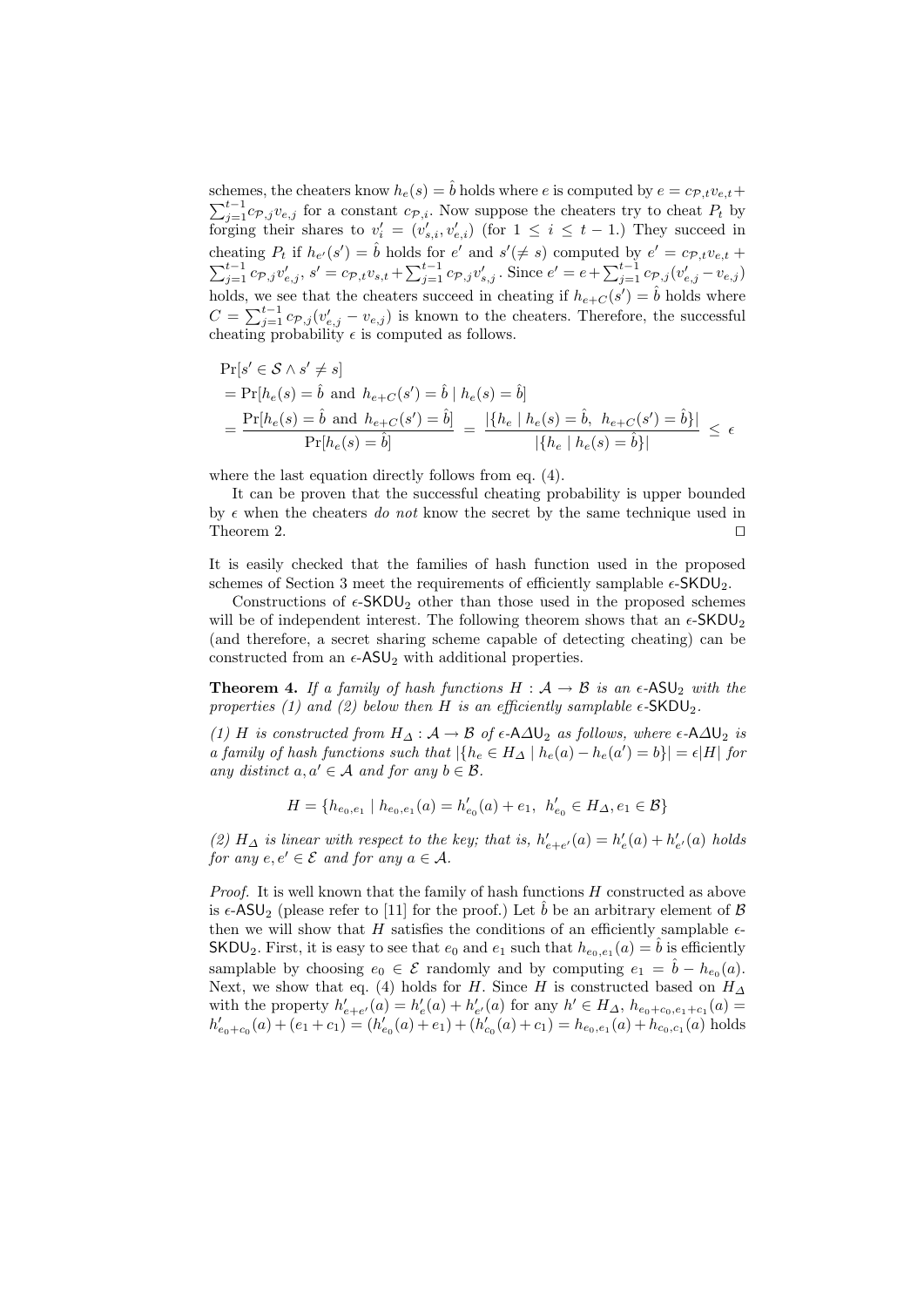for any  $a \in \mathcal{A}$  and for any  $(e_0, e_1), (c_0, c_1) \in \mathcal{E} \times \mathcal{B}$ . Therefore, the following equation holds.

$$
|\{h_{e_0,e_1} \in H \mid h_{e_0,e_1}(a) = \hat{b}, h_{e_0+c_0,e_1+c_1}(a') = \hat{b}\}|
$$
  
=  $|\{h_{e_0,e_1} \in H \mid h_{e_0,e_1}(a) = \hat{b}, h_{e_0,e_1}(a') = \hat{b} - h_{c_0,c_1}(a')\}|$   
=  $|\{h_{e_0,e_1} \in H \mid h_{e_0,e_1}(a) = \hat{b}, h_{e_0,e_1}(a') = \hat{b}'\}| = \epsilon |H|/|B|$ 

where the last equation follows from the second condition of  $\epsilon$ -ASU<sub>2</sub>. Combining the above equation and the first property of  $\epsilon$ -ASU<sub>2</sub>:  $|\{h_{e_0,e_1} \in H \mid h_{e_0,e_1}(a) =$  $|\hat{b}|\ = |H|/|\mathcal{B}|$ , we have  $\frac{|\{h_{e_0,e_1} \in H | h_{e_0,e_1}(a) = \hat{b}, h_{e_0+e_0,e_1+e_1}(a') = \hat{b}\}|}{|\{h\} - E|}$  $\frac{d}{d}$ <sub>*l*</sub><sup>*h*</sup>*e*<sub>0</sub>*,e*<sub>1</sub></sub> (*a*)=*o*<sup>*,t*</sup>*i*<sub>*e*<sub>0</sub>*,e*<sub>1</sub></sub> (*a*)=*o*<sup>*h*</sup><sub>*f*</sub><sup>*l*</sup> = *e* for any distinct *a*, *a*<sup> $′$ </sup> ∈ *A* and for any  $(c_0, c_1) \in \mathcal{E} \times \mathcal{B}$ .

Please note that the family of hash function used in the first scheme is constructed based on Theorem 4, whereas the family of hash function used in the second scheme is not. Therefore, we see that  $SKDU<sub>2</sub>$  can be constructed by other means than Theorem 4.

## **5 Coping with More Powerful Cheaters**

In this section, we consider the models with more powerful cheaters than those in the OKS and the CDV models and we present secure schemes against them.

In the OKS model and the CDV model, the secret reconstruction algorithm Reconst is defined to take only a list of share  $(v_{i_1}, \ldots, v_{i_k})$  as input. In actual schemes, however, the identities of the owners  $i_1, \ldots, i_k$  are usually required to reconstruct the secret. This means that we implicitly assume there exist means to know the *correct* identities of share holders in the secret reconstruction phase of both the OKS and the CDV models. In the real life, however, it is very difficult to realize an identification scheme secure against adversaries with unlimited computational power. Therefore, it is highly desired to construct secret sharing schemes capable of detecting cheating without relying on secure identification.

To this end, we define new models: the  $OKS<sup>+</sup>$  model and the  $CDV<sup>+</sup>$  model which are slight modifications of the OKS model and the CDV model, respectively. In both new models, we modify a secret reconstruction algorithm Reconst and a game Game<sup>+</sup> of cheaters  $A = (A_1, A_2)$  against  $SS = (ShareGen, Records)$  as follows. The secret reconstruction algorithm Reconst takes a list  $((i_1, v_{i_1}), (i_2, v_{i_2}),$  $\dots$ ,  $(i_k, v_{i_k})$  of pairs of an identity  $i_{\ell}$  and a share  $v_{i_{\ell}}$  of  $P_{i_{\ell}}$ . Cheaters in the new models are allowed to forge their identities as well as their shares. To characterize such cheaters, a game  $\mathsf{Game}^+$  is defined as follows.

# Game<sup>+</sup>(**SS***,*A)

 $s \leftarrow S$ ; // according to the probability distribution over *S*.  $(v_1, \ldots, v_n) \leftarrow$  ShareGen(*s*);  $(i_i, \ldots, i_{k-1}) \leftarrow A_1(X);$ // set  $X = s$  for the CDV<sup>+</sup> model,  $X = \emptyset$  for the OKS<sup>+</sup> model.  $((i'_1, v'_{i'_1}), \ldots, (i'_{k-1}, v'_{i'_{k-1}}), i_k) \leftarrow A_2(v_{i_1}, \ldots, v_{i_{k-1}}, X);$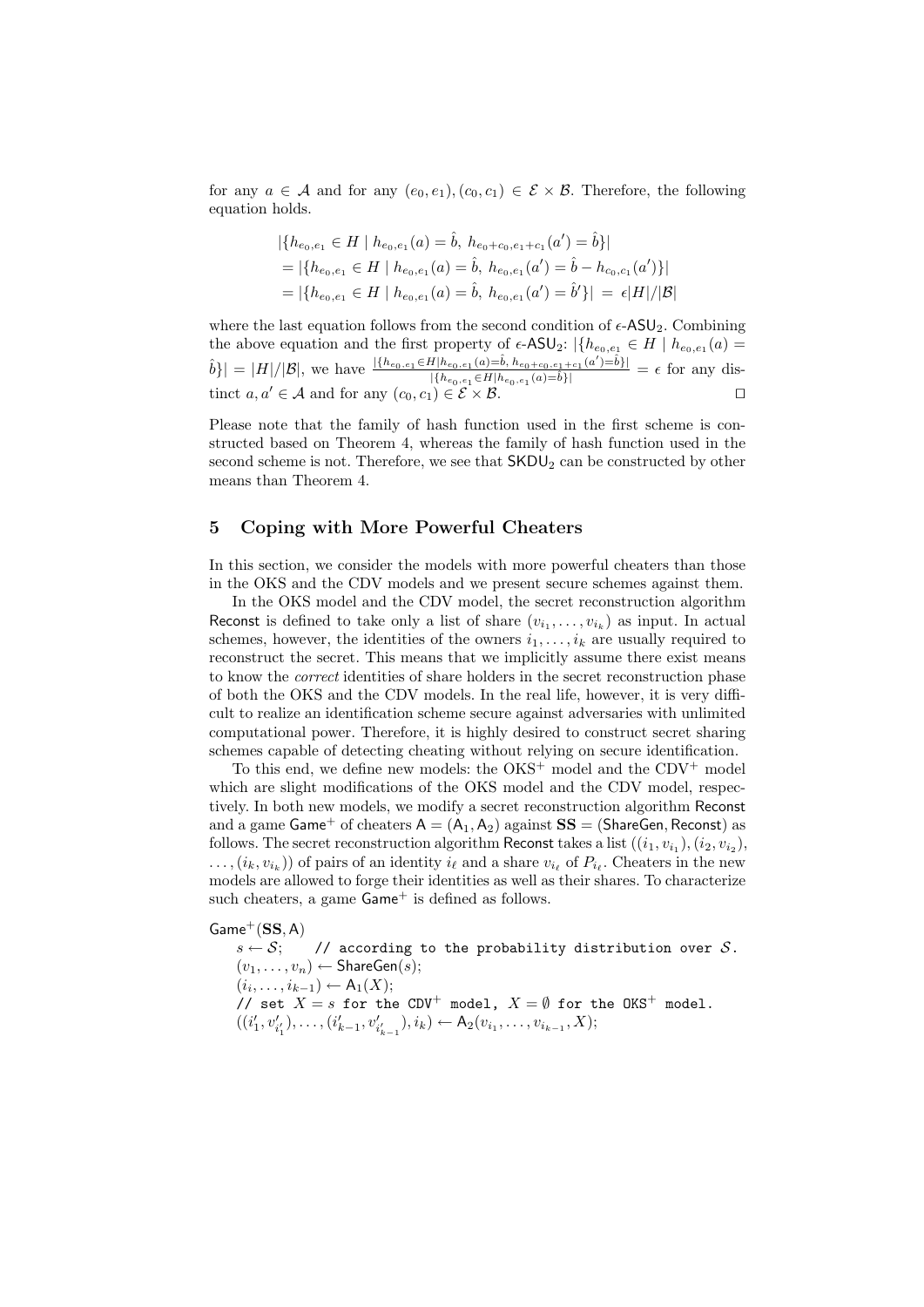The advantage of cheaters is redefined by  $Adv(\textbf{SS}, A) = Pr[s' \in S \land s' \neq s]$ , where  $s' = \text{Reconst}((i'_1, v'_{i'_1}), (i'_2, v'_{i'_2}), \dots, (i'_{k-1}, v'_{i'_{k-1}}), (i_k, v_{i_k}))$  and the probability is taken over the distribution of  $S$ , and over the random tapes of ShareGen and A.

Note that all the bounds for the OKS model (resp., the CDV model) (e.g. Propositions  $1-3$  and Corollary 1) are also valid for  $OKS<sup>+</sup>$  model (resp., the  $CDV^+$  model) since a scheme secure in the  $OKS^+$  model (resp., the  $CDV^+$ model) are also secure in the OKS model (resp., the CDV model.)

Though the schemes secure in the OKS model (resp., the CDV model) are not necessarily secure in the  $OKS^+$  model (resp., the CDV<sup>+</sup> model,) the scheme presented in  $[8]$  can be proven to be secure in the  $OKS<sup>+</sup>$  model and the scheme presented in  $[12]$  can be proven to be secure in the CDV<sup>+</sup> model. With respect to the proposed schemes, the first scheme can be shown to be secure in the  $CDV^+$  model. However, the second scheme is *not* secure in the  $CDV^+$  model. This is because the security proof of the second scheme strongly relies on the fact that the cheaters can not manipulate the Lagrange coefficient  $L_k$ , which is not the case in the  $CDV^+$  model. When cheaters can manipulate the Lagrange coefficient as they want, they will succeed in cheating with probability one, which is possible by forging the Lagrange coefficient  $L_k$  to  $L'_k (\neq L_k)$  in eq. (2) and by adjusting  $s'_{j}$ ,  $C'_{0}$  and  $C'_{1}$  to make eq. (2) equivalent to eq. (1).

The good news is that the second scheme secure can be made secure in  $CDV^+$  model by slight modification. The main idea of the modified scheme is to introduce a *constant padding* to a hash function. Specifically, we choose a key *e* of a hash families with which  $h_e(s_1, \ldots, s_N, 1, 1, 0, 1) = 0$  instead of choosing a key such that  $h_e(s_1, \ldots, s_N) = 0$  as in the second scheme. In this modified scheme, we can show that cheaters cannot make eq.  $(2)$  equivalent to eq.  $(1)$ unless they leave the Lagrange coefficient  $L_k$  and the secret  $s = (s_1, \ldots, s_N)$ unchanged. The modified scheme can be described as follows.

*Share Generation:* On input a secret  $s = (s_1, \ldots, s_N) \in GF(p)^N$ , the share generation algorithm **ShareGen** outputs a list of shares  $(v_1, \ldots, v_n)$  according to the following procedure. Please note that we sometimes regard  $s = (s_1, \ldots, s_N)$ as an element of  $GF(p^N)$  instead of  $GF(p)^N$ .

- 1. Choose random  $e_0, e_1 \in GF(p)$  such that  $e_0 (e_1^{N+4} + e_1^{N+2} + e_1^{N+1} +$  $\sum_{j=1}^{N} s_j e_1^j$  = 0.
- 2. Generate random polynomials  $f_s(x) \in GF(p^N)[X]$  and  $f_{e_0}(x), f_{e_1}(x) \in$  $GF(p)[X]$  of degree  $k-1$  such that  $f_s(0) = s$ ,  $f_{e_0}(0) = e_0$  and  $f_{e_1}(0) = e_1$ .
- 3. Compute  $v_i = (f_s(i), f_{e_0}(i), f_{e_1}(i))$  and output  $(v_1, \ldots, v_n)$ .

*Secret Reconstruction and Validity Check:* On input a list of *k* pair of identities and shares  $((i_1, v_{i_1}), \ldots, (i_k v_{i_k}))$ , the secret reconstruction algorithm Reconst outputs a secret *s* or *⊥* according to the following procedure.

- 1. Reconstruct  $\hat{s}, \hat{e}_0$  and  $\hat{e}_1$  from  $v_{i_1}, \ldots, v_{i_k}$  using Lagrange interpolation.
- 2. Output *s* if  $\hat{e}_0 (\hat{e}_1^{N+4} + \hat{e}_1^{N+2} + \hat{e}_1^{N+1} + \sum_{j=1}^N \hat{s}_j \hat{e}_1^j) = 0$  holds. Otherwise Reconst outputs *⊥*.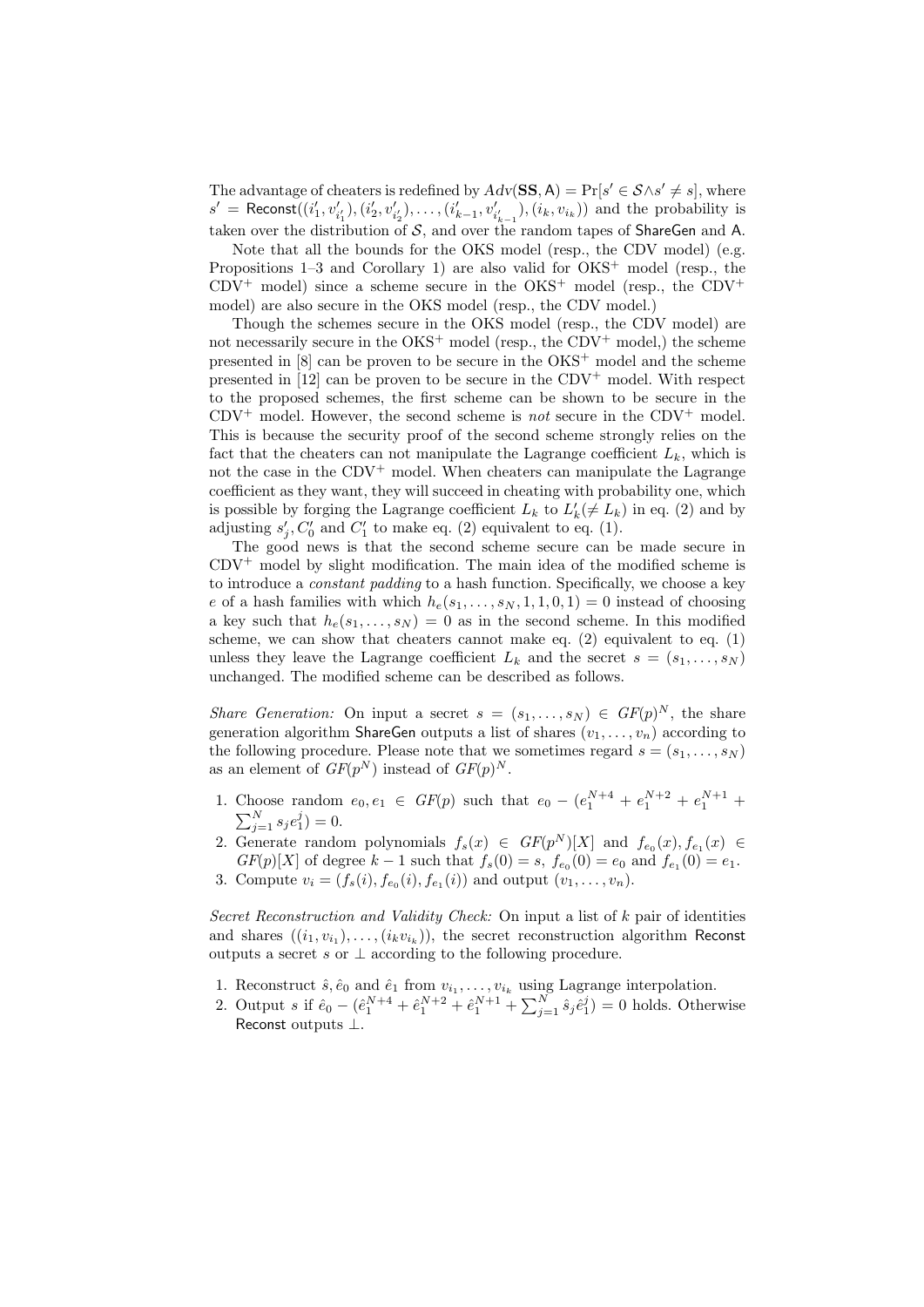Security of the modified scheme is summarized by the following theorem.

**Theorem 5.** The modified scheme presented above is  $(k, n, \epsilon)$ -secure secret shar*ing schemes in the CDV<sup>+</sup> model with the following parameters:*  $|S| = p^N, \epsilon =$  $(N+4)/p$  and  $|\mathcal{V}_i| = p^{N+2} (= |\mathcal{S}|(\log_p |\mathcal{S}| + 4)^2/\epsilon^2)$ . Further, the scheme is secure *for arbitrary secret distribution.*

*Proof.* The proof is similar to that of Theorem 2. Let  $P_j$  (1  $\leq j \leq k-1$ ) be cheaters who try to cheat  $P_k$  by forging their identities *j* to  $i_j \neq k$  and corresponding shares to  $v'_{i_j} = (v'_{s,i_j}, v'_{e_0,i_j}, v'_{e_1,i_j})$   $(1 \leq j \leq k - 1)$ 

As in the proof of Theorem 2, we consider two cases depending on whether the cheaters know the secret. In the first case, suppose that the cheaters *know* the secret. The cheaters obtain the following information about  $e_0$  and  $e_1$  from their shares  $v_1, \ldots, v_{k-1}$  and the secret  $s \in \mathcal{S}$ :  $e_{\ell} = L_k v_{e_{\ell},k} + \sum_{j=1}^{k-1} L_j v_{e_{\ell},j}$  ( $\ell = 0,1$ ),  $e_0 - (e_1^{N+4} + e_1^{N+2} + e_1^{N+1} + \sum_{j=1}^{N} s_j \cdot e_1^j) = 0$  where  $v_{e_0,k}$  and  $v_{e_1,k}$  are unknown to the cheaters and each  $L_j$  is a Lagrange coefficient. For simplicity, we will rewrite  $e_i$  by  $e_i = L_k v_{e_i,k} + C_i$  (for  $i = 0,1$ ) where  $C_i = \sum_{j=1}^{k-1} L_j v_{e_i,j}$  is known to the cheaters. Then we have the following equality.

$$
L_k v_{e_0,k} + C_0 = \sum_{j \in \{1,2,4\}} (L_k v_{e_1,k} + C_1)^{N+j} + \sum_{j=1}^N s_j \cdot (L_k v_{e_1,k} + C_1)^j \tag{5}
$$

Now suppose the cheaters  $P_j$  ( $1 \leq j \leq k-1$ ) try to cheat  $P_k$  by forging their identities to  $i_j$  and by forging corresponding shares to  $v'_{i_j} = (v'_{s,i_j}, v'_{e_0,i_j}, v'_{e_1,i_j}).$ They succeed in cheating  $P_k$  if  $e'_0 - (\sum_{j=\{1,2,4\}} e'^{N+j}_1 + \sum_{j=1}^N s'_j \cdot e'^j_1) = 0$  holds where  $e'_0, e'_1$  and  $s' (\neq s)$  are computed by  $e'_{\ell} = L'_k v_{e_{\ell},k} + \sum_{j=1}^{k-1} L'_{i_j} v'_{e_{\ell},i_j}$ (for  $\ell = 0, 1$ ,  $s' = L'_k v_{s,k} + \sum_{j=1}^{k-1} L'_{i_j} v'_{s,i_j}$ . Let  $C'_\ell = \sum_{j=1}^{k-1} L'_{i_j} v'_{e_\ell, i_j}$  (for  $\ell = 0, 1$ ) then the cheaters succeed in cheating if the following equality holds (as in Theorem 2, the cheaters can control the values of  $C'_{0}, C'_{1}$  and  $s'$  as they want.)

$$
L'_k v_{e_0,k} + C'_0 = \sum_{j \in \{1,2,4\}} (L'_k v_{e_1,k} + C'_1)^{N+j} + \sum_{j=1}^N s'_j \cdot (L'_k v_{e_1,k} + C'_1)^j \tag{6}
$$

The successful cheating probability  $\epsilon$  is computed by  $\epsilon = \Pr[s' \in S \land s' \neq s]$ Pr[eq. (5) and eq. (6) hold  $|$  eq. (5) holds]. We will show that  $\epsilon = (N+4)/p$ . First, assume that eq. (5) is not equivalent to eq. (6) (i.e.  $L'_{k} \times$  eq. (5) is not identical to  $L_k \times$  eq. (6).) In this case,  $\epsilon$  is proven to be  $(N+4)/p$  by similar discussion to the proof of Theorem 2. Next, we will show that if the cheaters make eq. (6) equivalent to eq. (5) then successful cheating probability becomes 0. This can be proven by showing that eq. (5) is equivalent to eq. (6) only if the  $L'_{k} = L_{k}$ ,  $C_i' = C_i$  (for  $i = 0, 1$ ) and  $s_j = s_j'$  (for  $1 \leq j \leq N$ ) since the cheaters succeed in cheating only when  $P_k$  accepts *s'* such that  $s' \neq s$ . Suppose  $L_k \times eq$ . (5) and  $L'_{k}$  × eq. (6) are identical then their coefficients of  $v_k^{N+4}, v_k^{N+3}, v_k^{N+2}$  and  $v_k^{N+1}$ must be identical. Therefore, we have the following equations.

$$
L'_{k}L_{k}^{N+4} = L_{k}L_{k}^{\prime N+4}
$$
\n(7)

$$
\binom{N+4}{1}C_1L'_kL_k^{N+3} = \binom{N+4}{1}C'_1L_kL_k^{N+3}
$$
\n(8)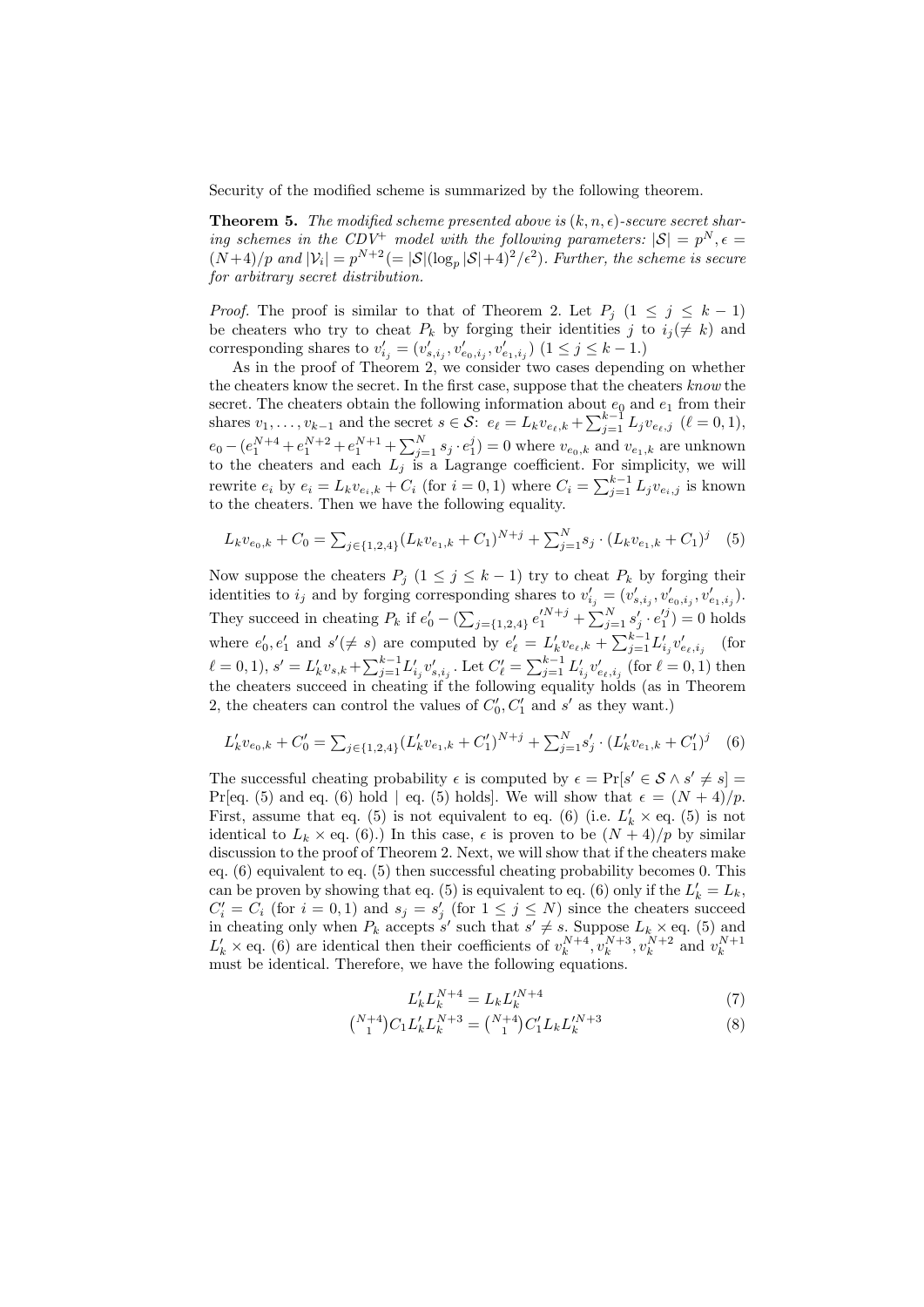$$
\left( \binom{N+4}{2} C_1^2 + 1 \right) L'_k L_k^{N+2} = \left( \binom{N+4}{2} C_1'^2 + 1 \right) L_k L'_k^{N+2} \tag{9}
$$
\n
$$
\left( \binom{N+4}{3} C_1^3 + \binom{N+2}{1} C_1 + 1 \right) L'_k L_k^{N+1} = \left( \binom{N+4}{3} C_1'^3 + \binom{N+2}{1} C_1' + 1 \right) L_k L'_k^{N} \tag{9}
$$

From eq. (7) and eq. (8) we have  $L_k^{N+3} = L_k^{\prime N+3}$  and  $C_1/L_k = C_1^{\prime}/L_k^{\prime}$ . Using these relations eq. (7)–eq. (10) can be rewritten as follows.

$$
L_k^{N+3} = L_k^{\prime N+3}, \quad C_1/L_k = C_1^{\prime}/L_k^{\prime}, \quad L_k^{N+1} = L_k^{\prime N+1}, \quad L_k^N = L_k^{\prime N}
$$

The above equalities holds if and only if  $L_k = L'_k$  and  $C_1 = C'_1$ . Further,  $s_j = s'_j$ (for  $1 \leq j \leq N$ ) can be also derived from the condition that the coefficients of  $v_k^j$  in eq. (5) and eq. (6) are identical. Finally,  $C_0 = C'_0$  is derived from the condition that the constant terms of eq. (5) and eq. (6) are identical.

Now we consider the second case in which the cheaters *do not* know the secret. In this case the successful cheating probability of the cheaters who forge their identities and corresponding shares from  $(j, (v_{s,j}, v_{e_0,j}, v_{e_1,j}))$  to  $(i_j, (v'_{s,i_j}, v_{e_1,j}))$  $v'_{e_0, i_j}, v'_{e_1, i_j})$  is computed as follows:

$$
\epsilon = \sum_{s \in \mathcal{S}} \Pr[\mathcal{S} = s] \Pr[s' \in \mathcal{S} \land s' \neq s]
$$
  
= 
$$
\sum_{s \in \mathcal{S}} \Pr[\mathcal{S} = s] \Pr[\text{eq. (5) and eq. (6) hold } | \text{ eq. (5) holds}] = (N + 4)/p.
$$

The above equality holds since  $Pr[eq. (5)$  and eq. (6) hold  $|$  eq. (5) holds  $|$  $(N+4)/p$  holds for any  $s \in \mathcal{S}$ .

The following theorem gives a generalized result analogous to Theorem 3.

**Theorem 6.** If there exist linear secret sharing schemes over  $S$  and  $E$  for a *common access structure*  $\Gamma$  *and a family of hash functions*  $H : S \rightarrow B$  *which satisfies the conditions (1)–(3) below, then there exists a secret sharing scheme capable of detecting cheating for the access structure Γ in the CDV*<sup>+</sup> *model such that the successful cheating probability equals*  $\epsilon$  *for arbitrary secret distribution.* 

- *1. Addition and (scalar) multiplication over the set of keys E of H are defined.*
- *2. There exists*  $\hat{b} \in \mathcal{B}$  *such that for any distinct*  $a, a' \in \mathcal{A}$  *and for any*  $c_0$  *and*  $c_1 \in \mathcal{E}, \frac{|\{h_e \mid e \in \mathcal{E}, h_e(a) = \hat{b}, h_{c_0 e + c_1}(a') = \hat{b}\}|}{\sum_{i=1}^n |a_i|}$

$$
\in \mathcal{E}, \frac{|\mathcal{C}^{\text{loc}} \cap C \subset \mathcal{C}|}{|\{h_e \mid e \in \mathcal{E}, h_e(a) = \hat{b}\}|} \leq \epsilon, \text{ holds.}
$$

3. There exists an efficient (i.e. polynomial time) algorithm to choose  $e \in \mathcal{E}$ *randomly from the set*  $\{e \in \mathcal{E} \mid h_e(a) = \hat{b}\}$  *for any*  $a \in \mathcal{A}$ *.* 

*Proof.* The proof is similar to that of Theorem 3. Let *S* and *E* be a set of the secrets and the set of keys for a function family *H*, respectively. Further, let  $SS_1 = (ShareGen_1, Reconst_1)$  and  $SS_2 = (ShareGen_2, Reconst_2)$  be linear secret sharing schemes over  $\mathcal S$  and over  $\mathcal E$  for the same access structure  $\Gamma$ , respectively. The share generation algorithm ShareGen and Reconst are identical to those defined in the proof of Theorem 3 except that the family of hash functions used here meets the condition 1–3 of Theorem 6.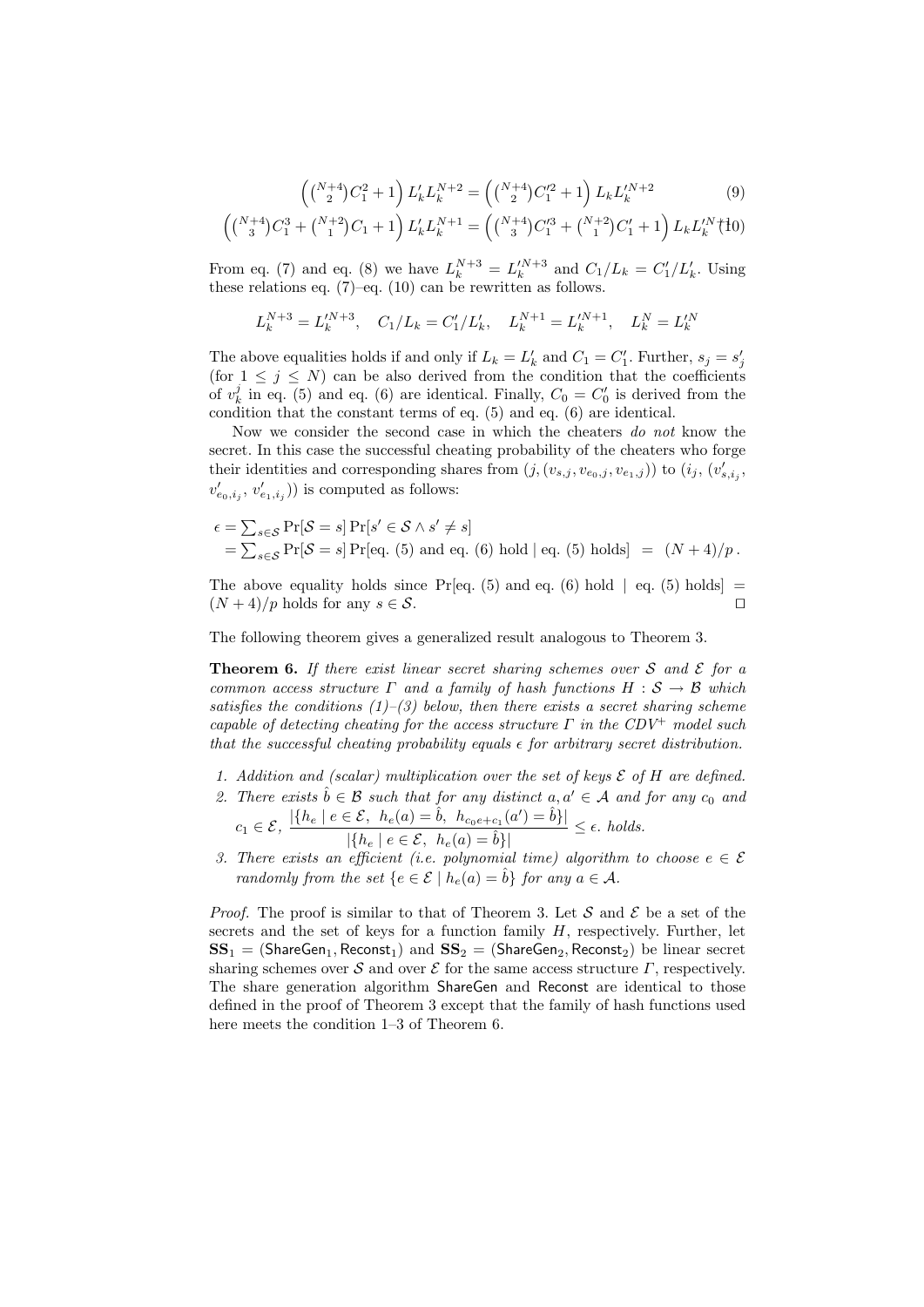Now we show that the above  $SS = (ShareGen, Reconst)$  is  $\epsilon$ -secure even when the cheaters forge their identities as well as their shares. Without loss of generality we can assume that  $\mathcal{P} = \{P_1, \ldots, P_t\}$  is an element of *Γ* and that  $P_1, \ldots, P_{t-1}$ are cheaters who try to cheat  $P_t$ . There are two cases to consider. In the first case, suppose that the cheaters *know* the secret. Let  $v_i = (v_{s,i}, v_{e,i})$  be the share of  $P_i$ . Since the cheaters know their shares  $v_1, \ldots, v_{t-1}$  and the secret *s* and that **SS**<sub>1</sub> and **SS**<sub>2</sub> are the linear secret sharing schemes, the cheaters know  $h_e(s) = \hat{b}$ holds where *e* is computed by  $e = c_{\mathcal{P},t}v_{e,t} + \sum_{j=1}^{t-1} c_{\mathcal{P},j}v_{e,j}$  for a constant  $c_{\mathcal{P},i}$ . Now suppose the cheaters try to cheat  $P_t$  by forging their identities from  $j$ to  $i_j$  (for  $1 \leq j \leq t-1$ ) and corresponding shares to  $v'_{i_j} = (v'_{s,i_j}, v'_{e,i_j})$  (for  $1 \leq j \leq t-1$ .) They succeed in cheating  $P_t$  if  $h_{e'}(s') = \hat{b}$  holds for  $e'$  and  $s'(\neq s)$ computed by  $e' = c'_{\mathcal{P},t} v_{e,t} + \sum_{j=1}^{t-1} c'_{\mathcal{P},i_j} v'_{e,i_j}, s' = c'_{\mathcal{P},t} v_{s,t} + \sum_{j=1}^{t-1} c'_{\mathcal{P},i_j} v'_{s,i_j}.$ Since  $e' = (\frac{c'_{p,t}}{c_{p,t}})e + \sum_{j=1}^{t-1} (c'_{p,i_j}v'_{e,i_j} - \frac{c_{p,t}c'_{p,i_j}}{c'_{p,t}} \cdot v_{e,j})$  holds, we see that the cheaters succeed in cheating if  $h_{C_0 \cdot e + C_1}(s') = \hat{b}$  holds where  $C_0 = c'_{\mathcal{P},t}/c_{\mathcal{P},t}$  and  $C_1 = \sum_{j=1}^{t-1} (c'_{\mathcal{P},i_j} v'_{e,i_j} - \frac{c_{\mathcal{P},i}c'_{\mathcal{P},i_j}}{c'_{\mathcal{P},t}} \cdot v_{e,j})$  are known to the cheaters. Therefore, the successful cheating probability  $\epsilon$  is computed as follows.

$$
\Pr[s' \in \mathcal{S} \land s' \neq s] = \Pr[h_e(s) = \hat{b} \text{ and } h_{C_0 \cdot e + C_1}(s') = \hat{b} \mid h_e(s) = \hat{b}]
$$

$$
= \frac{|\{h_e \mid h_e(s) = \hat{b}, h_{C_0 \cdot e + C_1}(s') = \hat{b}\}|}{|\{h_e \mid h_e(s) = \hat{b}\}|} \leq \epsilon
$$

where the last equation directly follows from the condition (2) of Theorem 6.

It can be proven that the successful cheating probability is upper bounded by  $\epsilon$  when the cheaters *do not* know the secret by the same technique used in Theorem 5. **utilize the contract of the contract of the contract of the contract of the contract of the contract of the contract of the contract of the contract of the contract of the contract of the contract of the contra** 

## **6 Conclusion**

In this paper, we proposed two efficient  $(k, n, \epsilon_{\text{cov}})$ -secure secret sharing schemes in the CDV model which are proven to be secure for arbitrary secret distribution. The first scheme is nearly optimum with respect to the size of shares; that is, the size of share is only one bit longer than the lower bound of Corollary 1. In the second scheme, the size of share is larger than that in the first scheme. However, the second scheme possesses a particular merit in that the successful cheating probability can be chosen without regard to the size of the secret. Table 1 below compares the bit length of shares in the three schemes for the various security parameters where the secret is 1024 bit and the access structure considered is 3 out-of-5 threshold type access structure. Compared to the scheme of [12] the size of shares in the proposed scheme (the second scheme) is smaller for all security parameters. It is interesting to note that, when  $\varepsilon > |\mathcal{S}|^{-1/2}$ , the size of the share in the proposed scheme is even smaller than that in [8] which is proven to be secure only in the OKS model. This is because  $\epsilon$  is determined to be  $\epsilon = 2^{-1024}$ when the secret is 1024 bit in the scheme of [8]. Therefore,  $\epsilon$  is forced to be  $2^{-1024}$